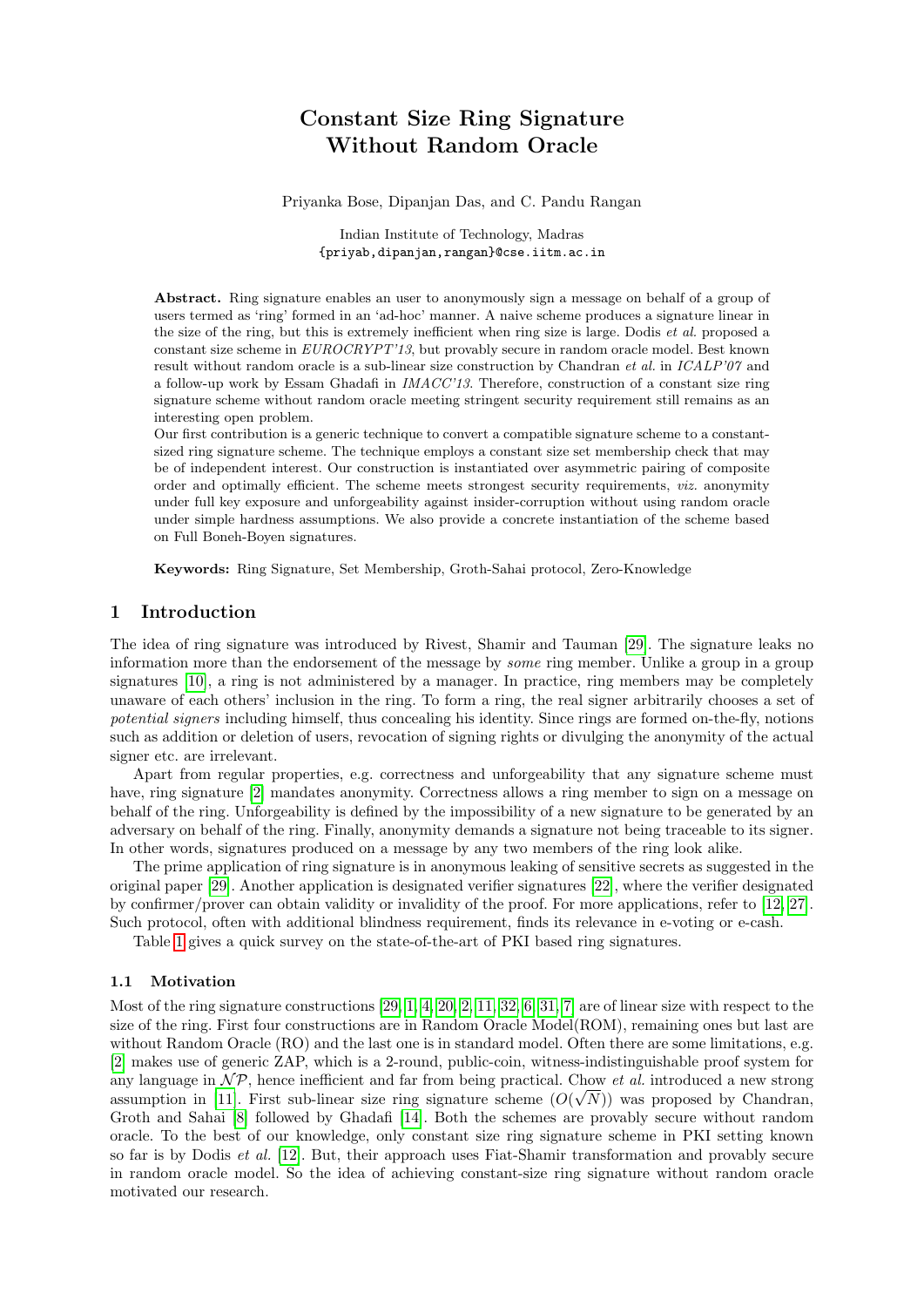<span id="page-1-0"></span>

| Author                          | Reference         | Size          | Model            | Remarks                             |
|---------------------------------|-------------------|---------------|------------------|-------------------------------------|
| Rivest, Shamir, Tauman          | [29]              | O(N)          | ROM              | Trapdoor permutation                |
| Abe, Ohkubo, Suzuki             | $\lceil 1 \rceil$ | O(N)          | ROM              | RSA and DL based signatues          |
| Boneh, Gentry, Lynn, Shacham    | $[4]$             | O(N)          | ROM              | Co-GDH based signature              |
| Herranz, Sez                    | [20]              | O(N)          | <b>ROM</b>       | Based on Schnorr Ring Signature     |
| Bender, Katz, Morselli          | [2]               | O(N)          | $w/\text{o ROM}$ | ZAP based, Inefficient, Impractical |
| Chow, Wei, Liu, Yuen            | $[11]$            | O(N)          | $w/\text{o ROM}$ | $(q, n)$ – $DisjSDH$ assumption     |
| Shacham, Waters                 | [32]              | O(N)          | $w/\text{o ROM}$ | All user keys belongs to same group |
| Boyen                           | [6]               | O(N)          | $w/\text{o ROM}$ |                                     |
| Schage, Schwenk                 | $\left[31\right]$ | O(N)          | $w/\text{o ROM}$ | Weak notion of unforgeability       |
| Brakerski, Kalai                | $[7]$             | O(N)          | Standard         | Weak notion of unforgeability       |
| Chandran, Groth, Sahai          | [8]               | $O(\sqrt{N})$ | $w/\text{o ROM}$ |                                     |
| Ghadafi                         | [14]              | $O(\sqrt{N})$ | $w/\text{o ROM}$ |                                     |
| Dodis, Kiayias, Nicolosi, Shoup | $\left[12\right]$ | O(1)          | <b>ROM</b>       | Fiat-Shamir transformation          |
| Our construction                |                   | O(1)          | $w/\text{o ROM}$ | Composite order group               |

Table 1. Survey of Ring Signatures in PKI Setting

#### 1.2 Our Contribution

Our major contribution is to present a generic technique to build a ring signature scheme on top of any compatible signature scheme, (such as Full-Boneh-Boyen [\[3\]](#page-12-12)) having size independent of the cardinality of the ring. The scheme is instantiable in the most efficient Type-3 bilinear setting without any compromise in efficiency. We have attained the strongest possible security [\[2\]](#page-12-1), e.g. anonymity under full key exposure and unforgeability against insider-corruption without using random oracle. Also we present a concrete instantiation of the technique to compare it with the existing schemes.

Lastly, our ring signature uses an  $O(1)$  size membership checking protocol for an integer to be in a public set. It makes use of Groth-Sahai [\[16\]](#page-12-13) commitment to realize witness indistinguishability and zero-knowledgeness. The protocol as well as its proof may be of independent interest.

### 1.3 Paper Organization

The paper is organized as follows: section [2](#page-1-1) provides the necessary background pertaining to the ideas used in the paper. In section [3,](#page-6-0) we introduce a non-interactive, constant size membership proof to prove the knowledge of an element of a public set. Our main contribution, the construction of a constant-sized ring signature for PKI based cryptosystems is outlined in section [4.](#page-8-0) We have instantiated our construction in section [5.](#page-10-0) Conclusion and future directions are offered in section [6.](#page-11-0)

# <span id="page-1-1"></span>2 Preliminaries

#### 2.1 Notations

By PPT, we mean a probabilistic polynomial time algorithm with respect to a security parameter  $\kappa$ . All adversaries defined here will be PPT except stated otherwise. Given a probability distribution  $D$  and an element  $y, y \leftarrow \mathcal{D}$  denotes selecting an element y according to  $\mathcal{D}$ . Let A be a probabilistic algorithm, then  $\mathcal{A}(x_1...x_n)$  describes the output distribution of  $\mathcal A$  based on inputs  $x_1, x_1, ..., x_n$ .  $\mathbb Z_n$  denotes set of all integers modulo  $n$ , where  $n$  is composite, product of two safe primes. The set of all polynomials in  $x$  with coefficients in  $\mathbb{Z}_n$  is represented by  $\mathbb{Z}_n[x]$ . A function  $\nu : \mathbb{N} \to \mathbb{R}^+$  is said to be negligible if  $\forall c > 0, \exists k'$ such that  $\nu(k) < k^{-c}$  for all  $k' < k$ .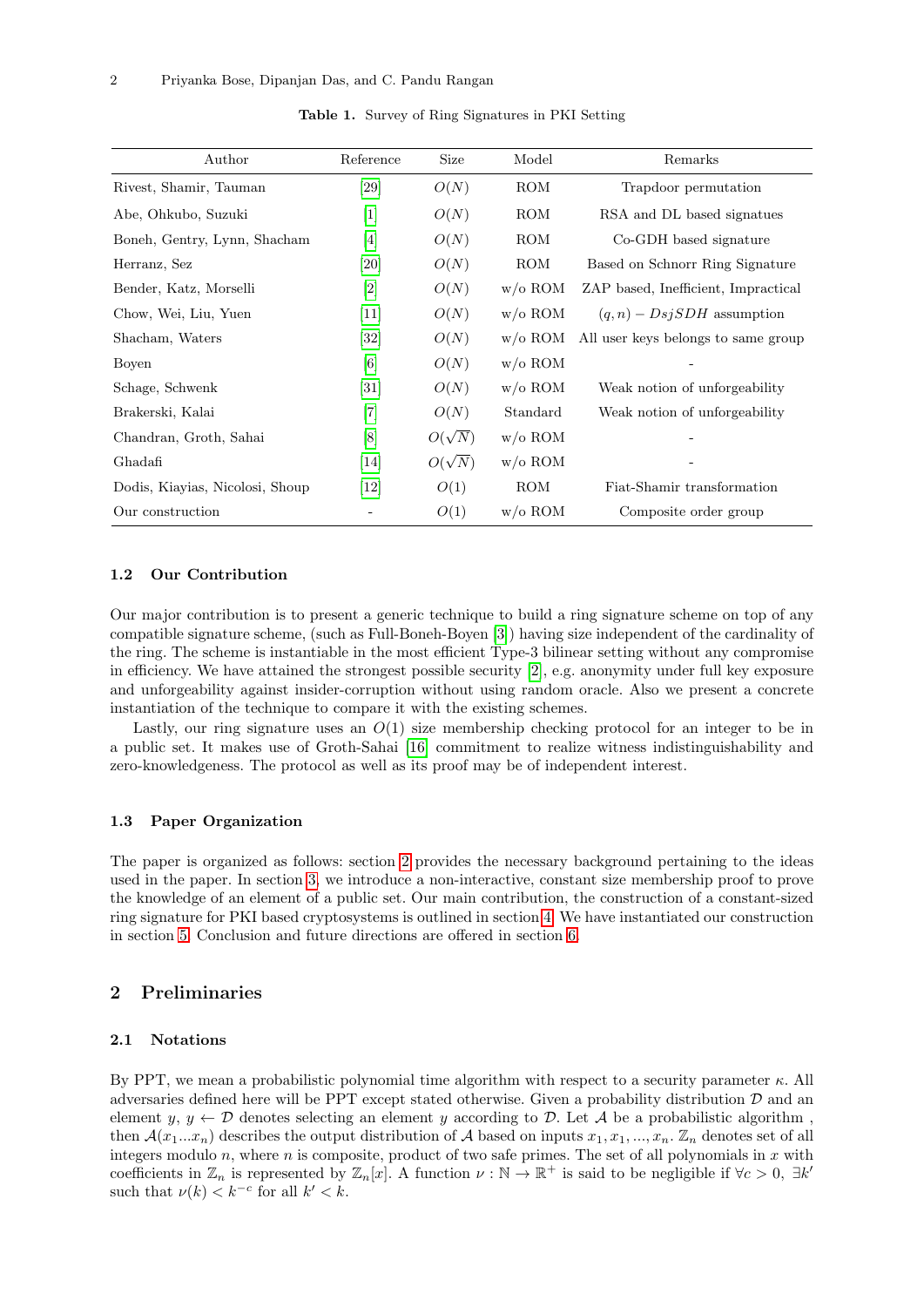#### 2.2 Bilinear Groups

A bilinear pairing defined to be  $\mathcal{G} = (n, \mathbb{G}_1, \mathbb{G}_2, \mathbb{G}_T, e, g_1, g_2)$  where we choose  $\mathbb{G}_1 = \langle g_1 \rangle$ ,  $\mathbb{G}_2 = \langle g_2 \rangle$  and  $\mathbb{G}_T$  as multiplicative groups of order n. A bilinear pairing e is a map  $e : \mathbb{G}_1 \times \mathbb{G}_2 \to \mathbb{G}_T$  having the following properties.

- Bilinearity: For  $g_1 \in \mathbb{G}_1$ ,  $g_2 \in \mathbb{G}_2$  and  $a, b \in \mathbb{Z}_n$  the following holds true:  $e(g_1^a, g_2^b) = e(g_1, g_2)^{ab}$ .
- Non-degeneracy: For any  $\mathcal{X} \in \mathbb{G}_1$  and  $\mathcal{Y} \in \mathbb{G}_2$ , if  $e(\mathcal{X}, \mathcal{Y}) = 1_T$ , the identity element of  $\mathbb{G}_T$ , then either X is the identity of  $\mathbb{G}_1$  or Y is the identity of  $\mathbb{G}_2$ .
- Efficiently Computable: The map  $e$  should be efficiently computable.

Three main types of pairings exist in the literature[\[13,](#page-12-14) [33\]](#page-13-4).

- **Type-1**. The groups  $\mathbb{G}_1$  and  $\mathbb{G}_2$  are the same.
- **Type-2**.  $\mathbb{G}_1 \neq \mathbb{G}_2$ , but an efficiently computable isomorphism  $\zeta : \mathbb{G}_2 \to \mathbb{G}_1$  exists.
- **Type-3**.  $\mathbb{G}_1 \neq \mathbb{G}_2$  and no efficiently computable isomorphism are known between  $\mathbb{G}_1$  and  $\mathbb{G}_2$ .

We will use asymmetric pairing over groups of composite order which can be shown to be generated efficiently using the method in [\[24\]](#page-12-15). Meiklejohn *et.al* have shown that this setting has an advantage of the resulting curve having an embedding degree  $k = 1$  and thus optimally efficient.

#### 2.3 Hardness Assumptions

All the hardness assumptions are stated below:

• Discrete logarithm Assumption (DL). Given a generator g of  $\mathbb{G}$  and  $a \in_R Z_n$  and for all PPT adversary  $\mathcal{A}_{DL}$ , the probability

$$
|Pr[\mathcal{A}_{DL}(g, g^a) = a]| < \nu(\kappa)
$$

• Decisional Diffie-Hellman Assumption (DDH)[\[28\]](#page-13-5). Given a cyclic group  $\mathbb{G} = \langle g \rangle$ , a tuple  $(g, g^a, g^b, g^{ab}, g^c)$  where  $a, b, c \in_R \mathbb{Z}_n$  and for all PPT adversaries  $\mathcal{A}_{DDH}$ , the probability

$$
|Pr[\mathcal{A}_{DDH}(g, g^a, g^b, g^{ab}) = 1] - Pr[\mathcal{A}_{DDH}(g, g^a, g^b, g^c) = 1]| < \nu(\kappa)
$$

- Symmetric External Diffie-Hellman Assumption (SXDH). DDH holds in both groups  $\mathbb{G}_1$  and  $\mathbb{G}_2$ .
- Decisional Linear Assumption (DLIN). For Type-1 bilinear groups where  $\mathbb{G}_1 = \mathbb{G}_2 = \mathbb{G}$  and  $\mathbb{G} = \langle g \rangle$ , given  $\langle g^a, g^b, g^{ra}, g^{sb}, g^t \rangle$  and  $a, b, s, r, t \in \mathbb{Z}_p$  being unknown, it is hard to tell whether  $t = r + s$  or t is random.
- Subgroup Hiding Assumption (SGH). Given a generation algorithm  $G$ , which takes security parameter  $\kappa$  as input and gives output a tuple  $\langle \mathcal{G}, sk \rangle$ , where  $\mathcal{G} = (n, \mathbb{G}, \mathbb{G}_T, e)$  and  $sk = (p, q)$  such that  $e : \mathbb{G} \times \mathbb{G} \to \mathbb{G}_T$  and  $\mathbb{G}$  and  $\mathbb{G}_T$  are both groups of order  $n = pq$ , it is computationally in feasible to distinguish between an element of  $\mathbb{G}$  and an element of  $\mathbb{G}_p$ . More formally all PPT adversaries  $\mathcal{A}_{SGH}$ , the probability

$$
|Pr[(\mathcal{G}, sk) \leftarrow \mathcal{G}(1^{\kappa}); \mathcal{G} = (n, \mathbb{G}, \mathbb{G}_T, e, x); n = pq; sk = (p, q); x \leftarrow \mathbb{G}; A_{SGH}(n, \mathbb{G}, \mathbb{G}_T, e, x) = 0]
$$
  
- 
$$
Pr[(\mathcal{G}, sk) \leftarrow \mathcal{G}(1^{\kappa}); \mathcal{G} = (n, \mathbb{G}, \mathbb{G}_T, e, x); n = pq; sk = (p, q); x \leftarrow \mathbb{G} : A_{SGH}(n, \mathbb{G}, \mathbb{G}_T, e, x^q) = 0]
$$
  

$$
<\nu(\kappa)
$$

where  $\mathcal{A}_{SGH}$  outputs a 1 if it believes  $x \in \mathbb{G}_p$  and 0 otherwise.

SGH to be hard in asymmetric pairing over composite order groups means, it is hard in both  $\mathbb{G}_1$  and  $\mathbb{G}_2$ .

• q-Strong Diffie-Hellman Assumption (q-SDH)[\[3\]](#page-12-12). Let  $\alpha \in_R \mathbb{Z}_p$ . Given as input a  $(q+1)$ -tuple  $\langle g, g^{\alpha}, g^{\alpha^2}, ..., g^{\alpha^q} \rangle \in \mathbb{G}^{q+1}$ , for every adversary  $\mathcal{A}_{q\text{-}SDH}$ , the probability

$$
Pr[\mathcal{A}_{q\text{-}SDH}(g, g^{\alpha}, g^{\alpha^2}, ..., g^{\alpha^q}) = \langle c, g^{\frac{1}{\alpha+c}} \rangle] < \nu(\kappa)
$$

for any value of  $c \in \mathbb{Z}_p \backslash \{-\alpha\}$  Though naturally q-type assumptions are defined on prime order groups, it has been shown in  $[9]$  that all q-type assumptions can also be proven to be secure in composite order groups provided subgroup hiding assumption holds.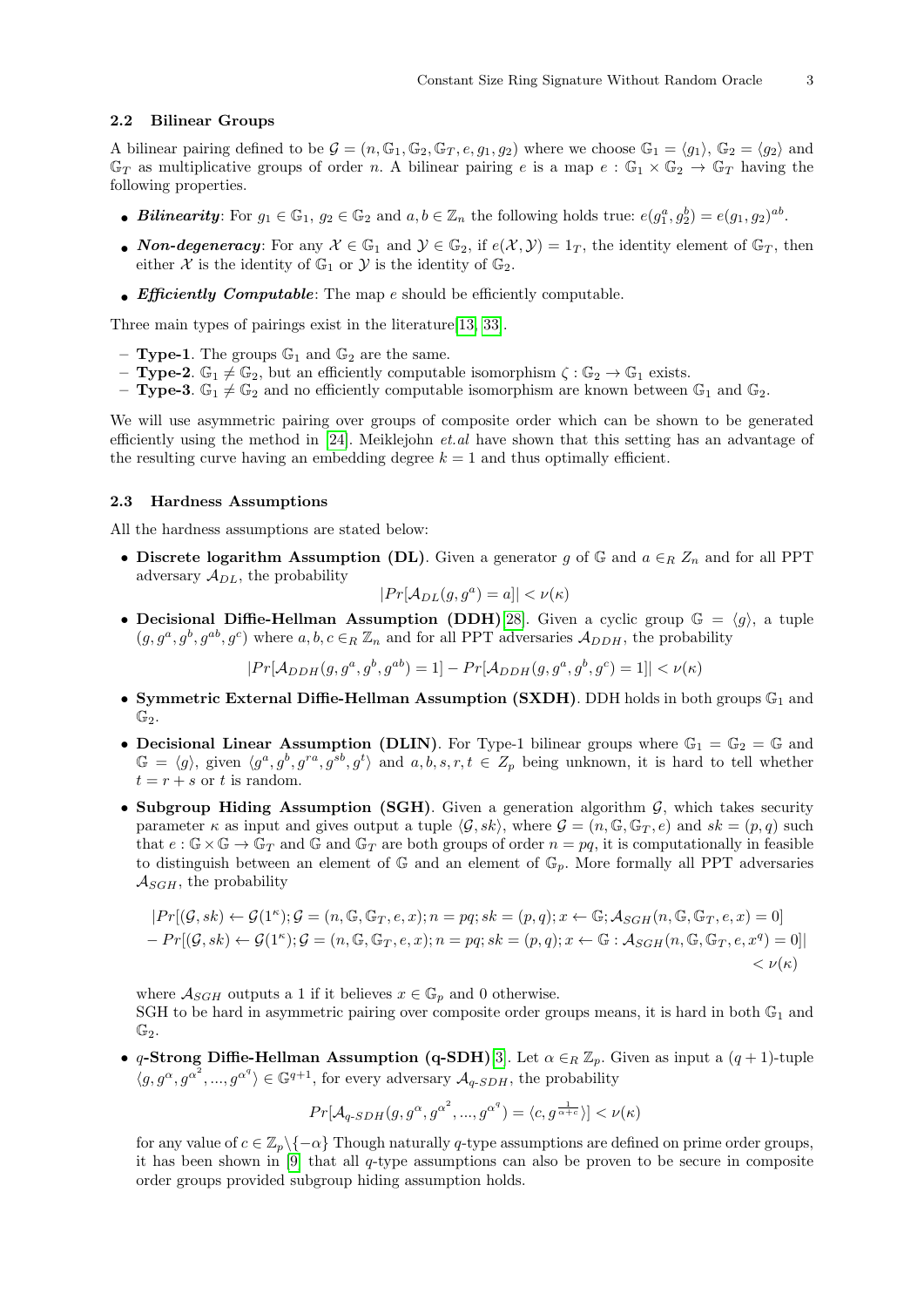• Square Root Modulo Composite (SQROOT)[\[25\]](#page-12-17). Given a composite integer n and  $a \in Q_n$  (the set of quadratic residues modulo n), it is computationally hard to find a square root of  $a \mod n$ ; that is an integer x such that  $x^2 \equiv a \mod n$ , where  $n = pq$ , product of two safe primes.

In all the above definitions  $\nu(\kappa)$  is negligible in the security parameter  $\kappa$ .

### 2.4 Groth-Sahai Proofs

Groth-Sahai<sup>[\[16,](#page-12-13) [17\]](#page-12-18)</sup> introduced a highly efficient and flexible proof system in common reference string(CRS) model that yields Non-Interactive Witness-Indistinguishable(NIWI) and Zero-Knowledge(NIZK) proofs. This system can be used for proving satisfiability of certain types of equations under various cryptographic assumptions. This proof system can be instantiated both in prime and composite order bilinear groups. The set of equations provable in this framework are as follows:

 $\mathcal{X}_1, ..., \mathcal{X}_m \in \mathbb{G}_1, \mathcal{Y}_1, ..., \mathcal{Y}_n \in \mathbb{G}_1, x_1, ..., x_{m'} \in \mathbb{Z}_n$  and  $y_1, ..., y_{n'} \in \mathbb{Z}_n$  are variables.

Pairing product equation:

$$
\prod_{i=1}^n e(\mathcal{A}_i, \underline{\mathcal{Y}}_i) \cdot \prod_{i=1}^m e(\underline{\mathcal{X}}_i, \mathcal{B}_i) \cdot \prod_{i=1}^m \prod_{j=1}^n e(\underline{\mathcal{X}}_i, \underline{\mathcal{Y}}_j)^{\gamma_{ij}} = t_T
$$

For constants  $A_i \in \mathbb{G}_1, B_i \in \mathbb{G}_2, t_T \in \mathbb{G}_T, \gamma_{ij} \in \mathbb{Z}_n$ 

Multi-scalar multiplication equation in  $\mathbb{G}_1$ :

$$
\sum_{i=1}^{n'} \underline{y}_i \mathcal{A}_i + \sum_{i=1}^{m} b_i \underline{\mathcal{X}}_i + \sum_{i=1}^{m} \sum_{j=1}^{n'} \gamma_{ij} \underline{y}_j \underline{\mathcal{X}}_i = T_1
$$

For constants  $A_i, T_1 \in \mathbb{G}_1$  and  $b_i, \gamma_{ij} \in \mathbb{Z}_n$ 

Multi-scalar multiplication equation in  $\mathbb{G}_2$ :

$$
\sum_{i=1}^{n} a_i \underline{\mathcal{Y}}_i + \sum_{i=1}^{m'} \underline{x}_i \mathcal{B}_i + \sum_{i=1}^{m'} \sum_{j=1}^{n} \gamma_{ij} \underline{x}_i \underline{\mathcal{Y}}_j = T_2
$$

For constants  $\mathcal{B}_i, T_2 \in \mathbb{G}_2$  and  $a_i, \gamma_{ij} \in \mathbb{Z}_n$ 

Quadratic equation in  $\mathbb{Z}_n$ :

$$
\sum_{i=1}^{n'} a_i \underline{y}_i + \sum_{i=1}^{m'} \underline{x}_i b_i + \sum_{i=1}^{m'} \sum_{j=1}^{n'} \gamma_{ij} \underline{x}_i \underline{y}_j = t
$$

For constants  $a_i, b_i, \gamma_{ij}, t \in \mathbb{Z}_n$  For clarity we will underline the elements of the witness in the description of equations.

With multiplicative notation, Multi-scalar multiplication equations will be Multi-scalar multi-exponential equations.

The Groth-Sahai proof systems consists of following PPT algorithms as defined in [\[14\]](#page-12-11)

(GSSetup,GSCRSGen,GSCommit,GSProve,GSVerify)

• GSSetup( $1^{\kappa}$ ): It takes security parameter  $\kappa$  as input and produces description of bilinear group  $\mathcal{G}$ and secret key sk as output.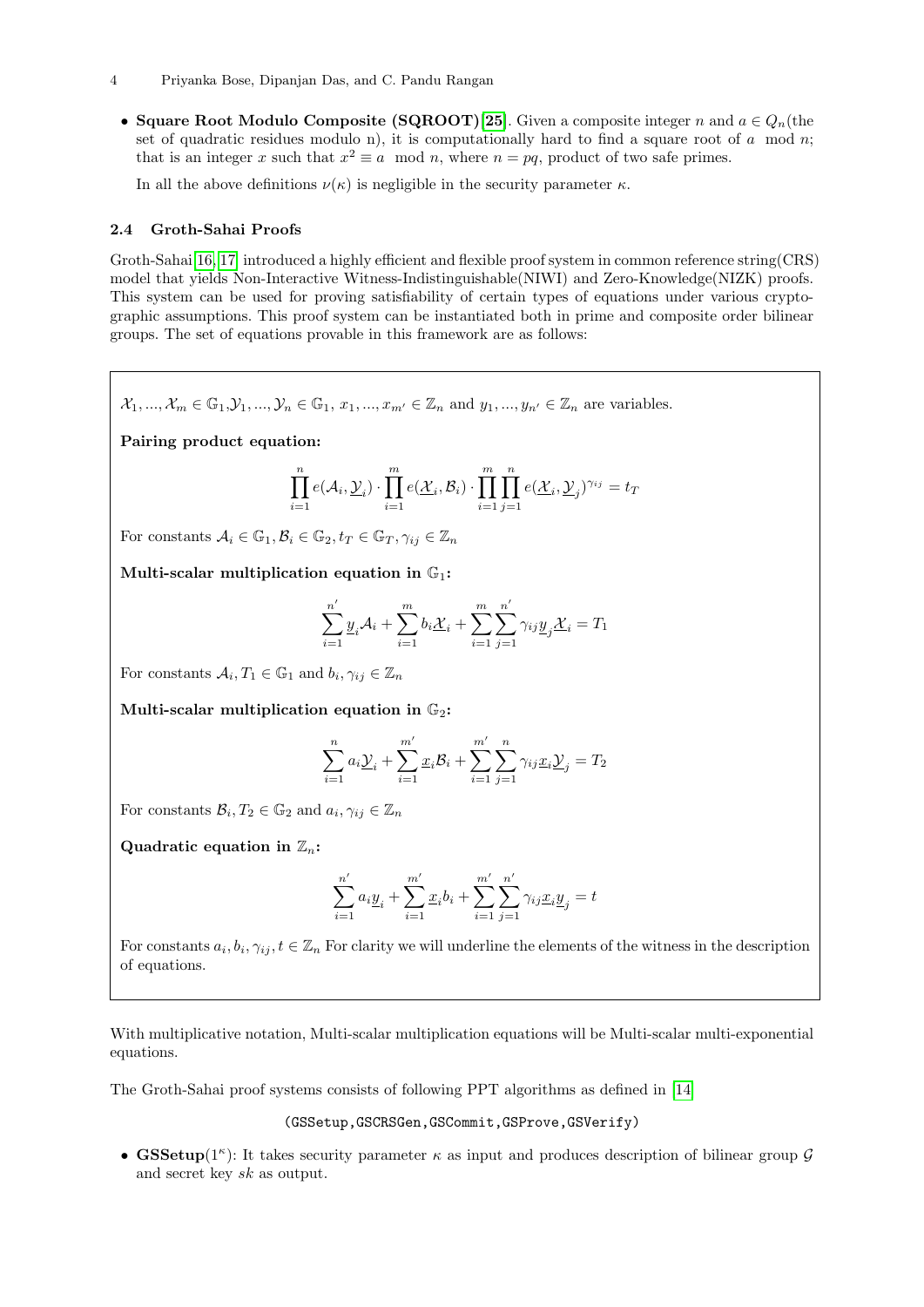- **GSCRSGen** $(\mathcal{G}, sk)$ : Given group description  $\mathcal{G}$  as input, it outputs common reference string(CRS) crs and an extraction key xk.
- GSCommit $(w, \tau_w)$ : Given a witness  $w \in \mathbb{G}$  and randomness  $\tau_w$ , it produces a commitment to w with randomness  $\tau_w$ , We denote the commitment to a witness w as  $\gamma_w$  in this paper.
- GSProve $(\mathcal{G}, \text{crs}, x, w)$ : It uses GSCommit(...) internally and outputs proof  $\phi = \langle \Upsilon, \Gamma \rangle$ , where  $\Upsilon = \langle c, d \rangle$  and  $\Gamma = \langle \pi, \theta \rangle$  as defined in [\[17,](#page-12-18) p. 12]. In symmetric setting  $\Upsilon = \langle c \rangle$  and  $\Gamma = \langle \pi \rangle$ . In asymmetric setting for linear equation  $\boldsymbol{\Upsilon} = \langle c \rangle$ . Here,  $\boldsymbol{\Upsilon}$  is called commitment to witnesses.
- GSVerify( $\mathcal{G}, \text{crs}, x, \phi$ ): It takes the tuple  $(\mathcal{G}, \text{crs}, x, \phi)$  as input and outputs 1 if proof  $\phi$  is accepted or 0 if rejected.

In addition to the above algorithms we also define the following ones:

#### (GSExtract,GSSimSetup,GSSimProve)

- GSExtract( $(\mathcal{G}, \text{crs}, \text{rk}, \phi)$ : It takes the tuple  $(\mathcal{G}, \text{crs}, \text{rk}, \phi)$  as input and outputs the witness w used in the proof  $\phi$ .
- GSCRSSimGen(G): It takes group description G and outputs simulated CRS  $crs_{sim}$  and a trapdoor key td.
- **GSSimProve**( $\mathcal{G}, crs_{sim}$ , td, x): It takes  $\mathcal{G}$ , simulated CRS  $crs_{sim}$  and a trapdoor key td and generates simulated proofs  $\phi_{sim}$ .

The system works by first committing to the elements of the witness and then producing the proof of satisfiability of all equations. If one witness component is involved in more than one equation, then same commitment is used during verification, thereby making the proofs correlated. First let  $R$  be a some efficiently computable ternary relation having elements of the form  $(\mathcal{G}, x, w)$ . let L be the set of all statements in R for a fixed  $\mathcal G$ . The proof system will have the following properties as defined in [\[17,](#page-12-18) [16\]](#page-12-13):

1. Perfect Completeness: We say (GSSetup, GSCRSGen, GSProve, GSVerify) is perfectly complete if for all adversaries A we have

$$
Pr[(\mathcal{G},xk) \leftarrow \texttt{GSSetup}(1^{\kappa});crs \leftarrow \texttt{GSCRSGen}(\mathcal{G},sk); (x,w) \leftarrow \mathcal{A}(\mathcal{G},crs);
$$

$$
\phi \leftarrow \texttt{GSProve}(\mathcal{G},crs,x,w): \texttt{GSVerify}(\mathcal{G},crs,x,\phi) = 1 \text{ if } (\mathcal{G},x,w) \in R] = 1
$$

2. Perfect Soundness: A non-interactive proof is sound if it is impossible to prove a false statement. More formally, for all adversaries  $A$  we have:

$$
Pr[(\mathcal{G}, sk) \leftarrow \texttt{GSSetup}(1^{\kappa}); crs \leftarrow \texttt{GSCRSGen}(\mathcal{G}, sk); (x, \phi) \leftarrow \mathcal{A}(\mathcal{G}, crs)
$$
  
: 
$$
\texttt{GSVerify}(\mathcal{G}, crs, x, \phi) = 0 \text{ if } x \notin L] = 1
$$

3. Perfect  $L_{co}$ -Soundness: We can consider  $L_{co}$  is language that depends upon G and crs. Standard soundness is a special case of  $L_{co}$  soundness where  $\overline{L}=L_{co}$  and an adversary tries to create a valid proof for statement in L. In the literature [\[19,](#page-12-19) [18\]](#page-12-20) it has been shown that it is impossible to create valid proof for statements in  $L_{co}$ . So we say (GSSetup, GSCRSGen, GSProve, GSVerify) is  $L_{co}$ -sound if for all adversaries  $A$  we have:

$$
Pr[(\mathcal{G}, sk) \leftarrow \texttt{GSSetup}(1^{\kappa}); crs \leftarrow \texttt{GSCRSGen}(\mathcal{G}, sk); (x, \phi) \leftarrow \mathcal{A}(\mathcal{G}, crs)
$$
  
 : 
$$
\texttt{GSVerify}(\mathcal{G}, crs, x, \phi) = 0 \text{ if } x \in L_{co}] = 1
$$

4. Composable Witness Indistinguishability: Composable witness indistinguishability introduces the notion of simulated CRS. An adversary can not distinguish between a real CRS and simulated CRS. It is also required that on a simulated CRS different witnesses used to construct the proof are also indistinguishable. Formally for all adversaries  $A$  we have:

$$
\begin{aligned} Pr[(\mathcal{G},sk) \leftarrow \texttt{GSSetup}(1^\kappa); crs \leftarrow \texttt{GSCRSGen}(\mathcal{G},sk): \mathcal{A}(\mathcal{G},crs) = 1] \\ &- Pr[(\mathcal{G},sk) \leftarrow \texttt{GSSetup}(1^\kappa); crs_{sim} \leftarrow \texttt{GSCRSSimGen}(\mathcal{G},sk): \mathcal{A}(\mathcal{G},crs_{sim}) = 1] < v(\kappa) \end{aligned}
$$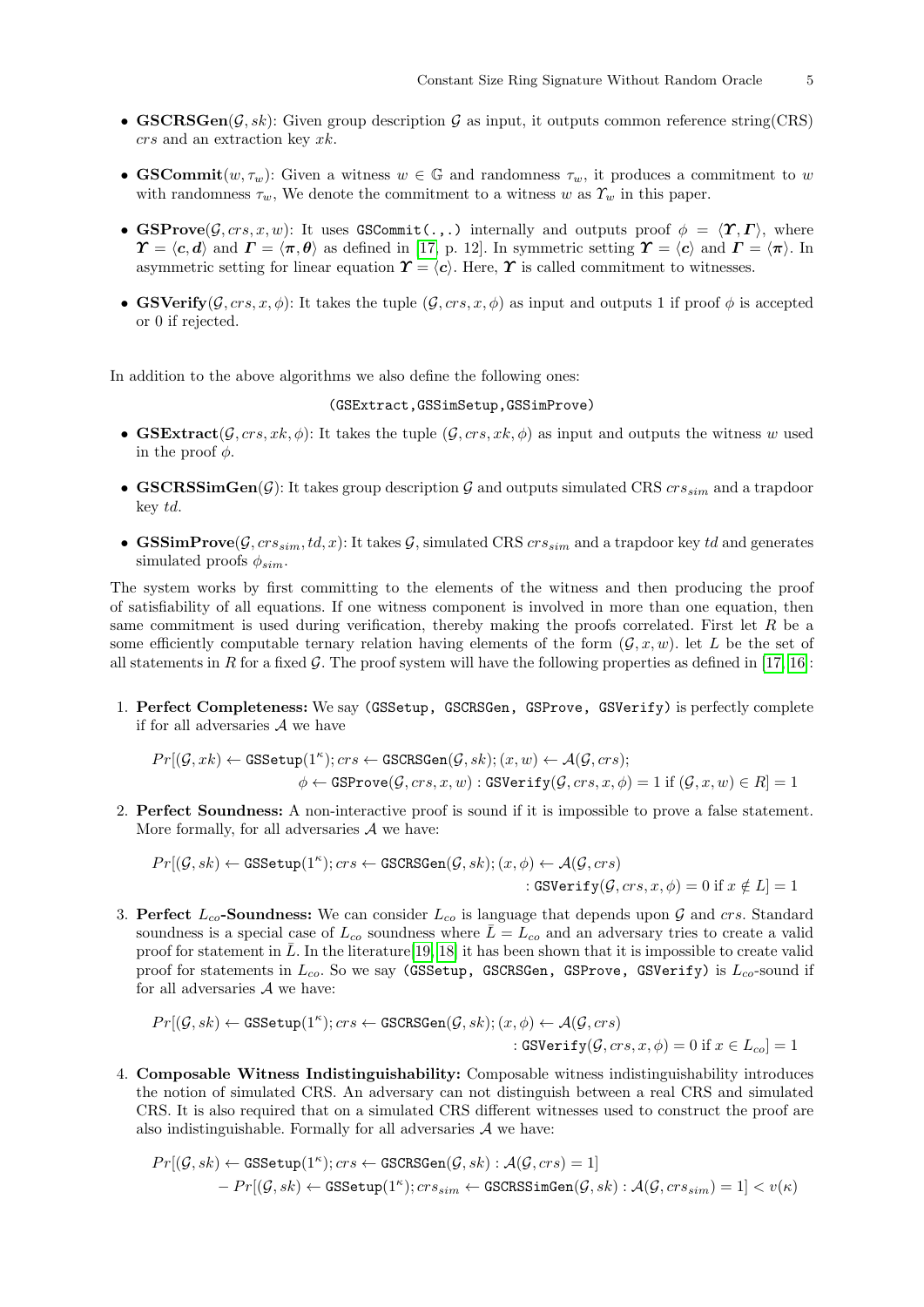#### 6 Priyanka Bose, Dipanjan Das, and C. Pandu Rangan

and for all adversaries A we have

$$
\begin{aligned} Pr[(\mathcal{G},sk) \leftarrow \texttt{GSSetup}(1^\kappa); cr s_{sim} \leftarrow \texttt{GSCRSSimGen}(\mathcal{G},sk); (x,w_0,w_1) \leftarrow \mathcal{A}(\mathcal{G},cr s_{sim}); \\ & \phi \leftarrow \texttt{GSProve}(\mathcal{G},cr s_{sim},x,w_0): \mathcal{A}(\phi) = 1] \\ = Pr[(\mathcal{G},sk) \leftarrow \texttt{GSSetup}(1^\kappa); cr s_{sim} \leftarrow \texttt{GSCRSSimGen}(\mathcal{G},sk); (x,w_0,w_1) \leftarrow \mathcal{A}(\mathcal{G},cr s_{sim}); \\ & \phi \leftarrow \texttt{GSProve}(\mathcal{G},cr s_{sim},x,w_1): \mathcal{A}(\phi) = 1] \end{aligned}
$$

 $(\mathcal{G}, x, w_0), (\mathcal{G}, x, w_1) \in R$ 

<span id="page-5-0"></span>5. Composable Zero-Knowledge: Composable Zero-Knowledge states that an adversary can not distinguish between a real CRS and simulated CRS. Even if it is given access to some secret trapdoor information td, it can not distinguish between real proofs and simulated proofs on simulated CRS. Therefore, (GSSetup, GSCRSGen, GSProve, GSVerify) is composable zero-knowledge if for all adversaries A we have:

$$
\begin{aligned} Pr[(\mathcal{G},sk) \leftarrow \texttt{GSSetup}(1^\kappa); (cr s_{sim},td) \leftarrow \texttt{GSCRSSimGen}(\mathcal{G},sk); (x,w) \leftarrow \mathcal{A}(\mathcal{G},cr s_{sim},td); \\ & \phi \leftarrow \texttt{GSProve}(\mathcal{G},cr s_{sim},x,w): \mathcal{A}(\phi) = 1] \\ = Pr[(\mathcal{G},sk) \leftarrow \texttt{GSSetup}(1^\kappa); (cr s_{sim},td) \leftarrow \texttt{GSCRSSimGen}(\mathcal{G},sk); (x,w) \leftarrow \mathcal{A}(\mathcal{G},cr s_{sim},td); \\ & \phi_{sim} \leftarrow \texttt{GSCRSSimProve}(\mathcal{G},cr s_{sim},td,x): \mathcal{A}(\phi_{sim}) = 1] \end{aligned}
$$

### 2.5 Ring Signatures - Definitions

**Definition 1 (Ring signature):** A ring signature scheme is a quadruple of PPT algorithms RSig := (RSetup, RKeyGen, RSign, RVerify) which generates public parameters, keys for users, signs message and verifies the validity of signature on a message produced by user.

- RSetup( $1^{\kappa}$ ): It takes security parameter  $\kappa$  as input and produces public parameters rParam as output.
- RKeyGen(rParam): Given rParam as input, it produces a secret key  $SK$  and a public key PK.
- RSign $(m, SK_s, \mathcal{R})$ : Given a private signing key  $SK_s$  as input, it outputs a signature  $\Sigma$  on message m with respect to a ring  $\mathcal{R} := (PK_1, PK_2, ..., PK_n)$ . We require that  $PK_s \in \mathcal{R}$  for  $s \in [1, n]$  where  $n \in \mathbb{N}$  and  $(PK_s, SK_s)$  is a valid key pair.
- RVerify $(m, \Sigma, \mathcal{R})$ : It verifies a signature  $\Sigma$  on message m with respect to a set of public keys in  $\mathcal{R}$ and outputs 1 if succeeds, otherwise 0.

The quadruple (RSetup, RKeyGen, RSign, RVerify) is a secure ring signature if it satisfies the following properties from the literature [\[2,](#page-12-1) [8\]](#page-12-10).

Definition 2 (Correctness)[\[2\]](#page-12-1): A ring signature (RSetup, RKeyGen, RSign, RVerify) has correctness if for any polynomial  $p(.)$ , set of secret-public key pairs  $\{(PK_i, SK_i)\}_{i=1}^{p(\kappa)}$  generated by RKeyGen(.), any message m and any index  $j \in [1, p(\kappa)]$ , the signature  $\Sigma$  produced by RSign $(m, SK_j, \mathcal{R})$  will be accepted by RVerify $(m, \Sigma, \mathcal{R})$ . Here  $\mathcal{R} = (PK_1, PK_2...PK_{p(\kappa)})$ 

Definition 3 (Anonymity against full key exposure)[\[2\]](#page-12-1): A ring signature scheme (RSetup, RKeyGen, RSign, RVerify) achieves anonymity (with respect to full key exposure) if for any adversary  $A$  and for any polynomial  $p(.)$ , the probability that A succeeds in the following game is negligibly close to  $1/2$ :

- 1. Key pairs  $(PK_i, SK_i)_{i=1}^{p(\kappa)}$  are generated by the challenger using  $rParam \leftarrow \texttt{RSetup}(1^{\kappa})$  and RKeyGen $(rParam, \omega_i)$  for randomly chosen  $\omega_i$ . A is given  $S := (PK_i)_{i=1}^{p(\kappa)}$ .
- 2. Throughout the game, A has access to a signing Oracle  $\text{Osign}(\ldots,\ldots)$ , where  $\text{Osign}(s,m,\mathcal{R})$  outputs  $\texttt{RSign}(m, SK_s, \mathcal{R})$  and we require  $PK_s \in \mathcal{R}$  and  $s \in [1, p(\kappa)].$
- 3. A is also given access to the corrupt oracle  $\texttt{Corrupt}(.)$ , where  $\texttt{Corrupt}(i)$  outputs  $\omega_i$ .
- 4. A outputs a message m, two distinct indices  $i_0$  and  $i_1$  and a ring R with the only condition that  $PK_{i_0}, PK_{i_1} \in \mathcal{R}$ . It interacts with the challenger to get a signature  $\Sigma \leftarrow \texttt{RSign}(m, SK_{i_b}, \mathcal{R})$  where  $b \leftarrow \{0, 1\}.$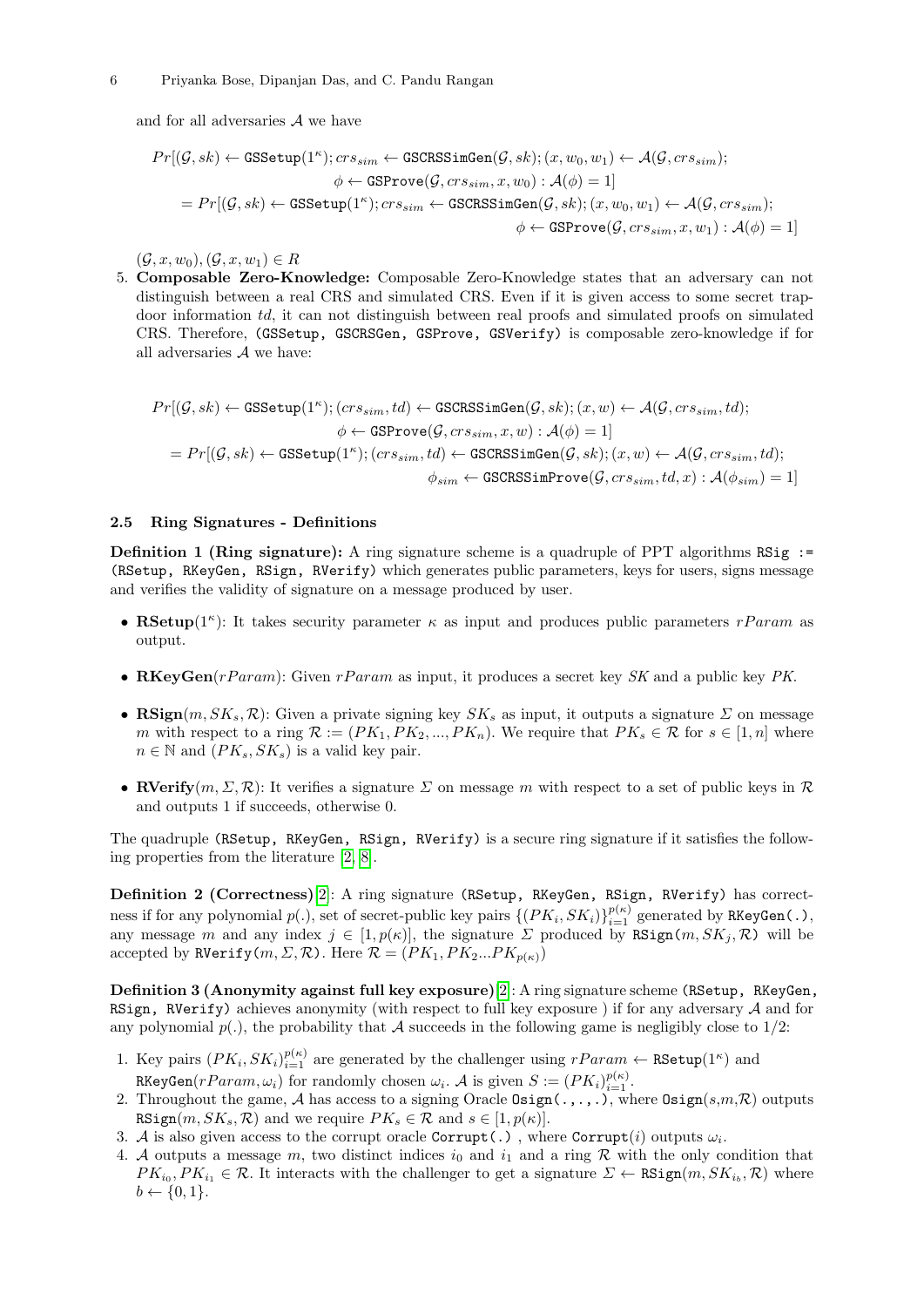5. A outputs a bit b' and succeeds if  $b = b'$ .

Definition 4 (Unforgeability with respect to insider corruption)[\[2\]](#page-12-1): A ring signature scheme (RSetup, RKeyGen, RSign, RVerify) is unforgeable (with respect to insider corruption) if for any adversary A and for any polynomial  $p(.)$ , the probability that A succeeds in the following game is negligible:

- 1. Key pairs  $(PK_i, SK_i)_{i=1}^{p(\kappa)}$  are generated by the challenger using RKeyGen(rParam). A is given S :=  $(PK_i)_{i=1}^{p(\kappa)}$
- 2. Throughout the game, A has access to a signing Oracle Osign $(.,.,.),$  where Osign $(s,m,\mathcal{R})$  outputs RSign $(m, SK_s, \mathcal{R})$  and we require  $PK_s \in \mathcal{R}$ .
- 3. A is also given access to the corrupt oracle  $\texttt{Corrupt}(.)$  , where  $\texttt{Corrupt}(i)$  outputs  $SK_i$ .
- 4. A outputs  $(\mathcal{R}^\star,m^\star,\Sigma^\star)$  and succeeds if  $R\text{Verify}(m^\star,\Sigma^\star,\mathcal{R}^\star)=1$ , A never queried  $(\star,m^\star,\mathcal{R}^\star)$  and  $\mathcal{R}^{\star} \subseteq S - C$ , where C is the set of corrupted users.

#### 2.6 Polynomial Commitments

Polynomial commitment means committing to a polynomial with a short string used by some verifier to confirm the claimed evaluations of the committed polynomial. Let us consider committing a polynomial  $F(x) \in \mathbb{Z}_p[x]$  with degree t and coefficients  $(f_0, f_1, ..., f_t)$ . One way of committing it is to commit to the string  $(f_0||f_1||...||f_t)$  or any other equivalent representation of  $F(x)$ . However, this is not suitable for many cryptographic applications, since opening commitment will reveal the entire polynomial. Another solution could be to commit to the coefficients e.g.,  $C = (g^{f_1}, g^{f_2}, ..., g^{f_t})$ . In that case commitment size becomes  $t + 1$  group elements. All of the above problems can be overcome by an efficient polynomial commitment scheme found in the literature [\[23\]](#page-12-21). The main idea of the paper [\[23\]](#page-12-21) was to efficiently commit the polynomial  $F(x)$  over a bilinear pairing group with two different types of commitment schemes PolyCommit<sub>DL</sub> and PolyCommit<sub>Ped</sub> based on discrete log and Pedersen commitments. It ensures the size of the commitment to be constant, a single group element.

An immediate application of the above polynomial commitment scheme is Zero Knowledge Sets(ZKS) [\[26\]](#page-12-22). In short, a ZKS allows a committer to create a short commitment to the set of values contained in S and later prove statements like  $s_j \in S$  or  $s_j \notin S$  without revealing S or the upper bound of  $|S|$ . Another relaxation of ZKS is nearly ZKS where the information about the size of the set can be revealed and this is more suitable for practical applications. Kate *et al.*[\[23\]](#page-12-21) have given an efficient application of polynomial commitments in nearly ZKS and have shown that the membership or non-membership of an element in a particular set is Zero-Knowledge. It also achieves constant communication complexity. Our primary idea of a constant size membership proof of an element in a public set is derived from the idea above.

### <span id="page-6-0"></span>3 Constant Size Set Membership Proof

We provide a non-interactive, constant-sized set membership proof technique based on the application of polynomial commitment scheme in ZKS [\[23\]](#page-12-21) and Groth-Sahai NIZK proof system [\[16,](#page-12-13) [17\]](#page-12-18). The technique allows a prover to prove the containment of an element  $\alpha_{\delta}$  in a set  $S = {\alpha_1, \alpha_2, ..., \alpha_{\delta}, ... \alpha_N} \in \mathbb{Z}_{n}^{N}$ .

The sub-linear size membership proof in [\[14\]](#page-12-11) arranges the set elements in the form of a square matrix. Each element of a vertical and horizontal bit vector is committed using Groth-Sahai (GS) scheme resulting in an expensive sub-linear blowup both in number of proofs and commitment components. GS proofs for  $O(\sqrt{|S|})$  number of MSME and QE equations as well as GS commitments contribute to the final size of the proof.

Our formulation constructs a polynomial  $F(x)$  having only  $\alpha_i \in S, \forall i \in [1, |S|]$  as roots. The prover aims to demonstrate the existence of *some* secret value  $\alpha_{\delta} \in S$  to the verifier in a non-interactive manner without revealing its value. While correctness of the proof system follows from the construction itself, soundness relies on the hardness of q-SDH assumption. Verification equations are in the form of Pairing Product Equation (PPE) and Multi-Scalar Multiplication Equation (MSME) respectively as defined by GS framework. Variables which could potentially leak out the secret value  $\alpha_{\delta}$  are committed using GS commitment scheme to provide required zero-knowledgeness. Our proof works both in prime and composite order groups. However, to be able to fit it as-is in our ring signature scheme, we use asymmetric pairing of composite order in the presentation.

Our membership proof consists of following four algorithms: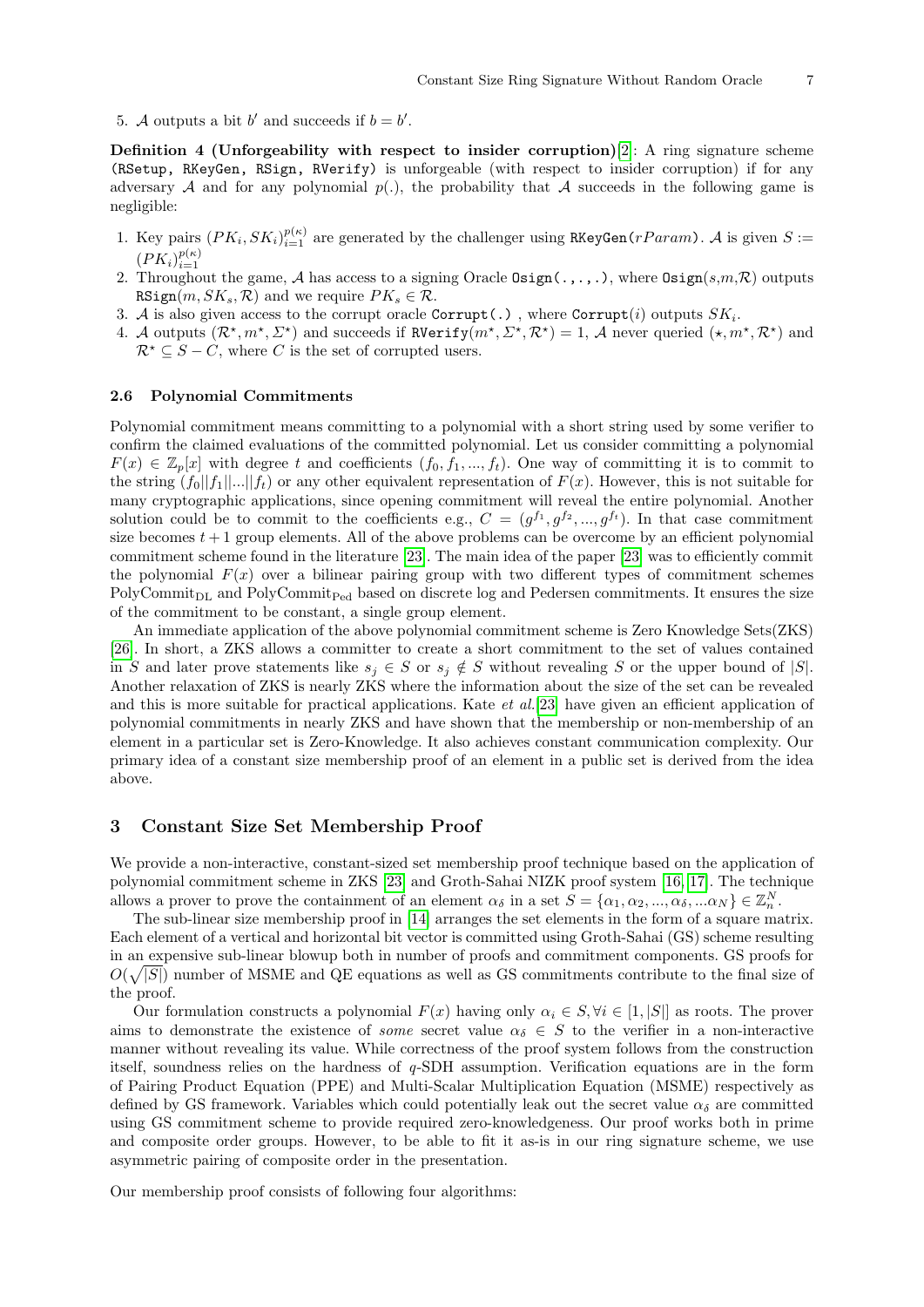- 8 Priyanka Bose, Dipanjan Das, and C. Pandu Rangan
	- $-$  MemSetup( $1^{\kappa}, q$ ): This algorithm is run by a trusted authority (possibly a distributed one to enhance security) to generate required *q*-SDH tuple and initialize GS protocol.
		- Initialize GS protocol  $\langle \mathcal{G}, sk \rangle \leftarrow$  GSSetup(1<sup>k</sup>) in symmetric setting of composite order  $n = p.q$ where  $sk = \langle p, q \rangle$ ,  $\mathcal{G} = \langle n, \mathbb{G}_1, \mathbb{G}_2, \mathbb{G}_T, e, g_1, g_2 \rangle$  and q-SDH assumption holds in  $\mathbb{G}_1$ . p and q are large prime numbers.
		- Generate common reference string  $(crs, xk) \leftarrow$  GSCRSGen $(G, sk)$
		- Choose a secret key  $\beta \in_R \mathbb{Z}_n^*$
		- Generate a  $(q+1)$  tuple  $qSDH = \langle g_1, g_1^{\beta}, g_1^{\beta^2} \rangle$  $g_1^{\beta^2},...,g_1^{\beta^q}$  $\binom{\beta^q}{1} \in \mathbb{G}_1^{q+1}$  to accommodate a set of cardinality  $\leq q$ . Note that the secret key is not needed any more and can be discarded.
		- Publish public parameters  $mParam = \langle \mathcal{G}, crs, qSDH, g_{2}^{\beta} \rangle$
- MemWitness $(mParam, \alpha_{\delta}, S)$ : This algorithm is run by the prover to generate witness W testifying the presence of  $\alpha_{\delta} \in S$ .
	- Compute the polynomial  $F(x) = \prod_{i=1}^{|S|} (x \alpha_i) = \sum_{j=0}^{|S|} F_j x^j, \alpha_i \in S$
	- Compute the polynomial  $\psi(x) = \frac{F(x)}{(x-\alpha_{\delta})} = \sum_{i=0}^{|S|-1} \psi_i x^i$
	- Compute  $w = g_1^{\psi(\beta)} = \prod_{i=0}^{|S|-1} (g_1^{\beta^i})$  $\beta^i_{1}$ <sup> $\psi_i$ </sup>. Note that the components of the form  $g_1^{\beta^i}$  $v_1^p$  are available to the prover as part of  $qSDH$  tuple.
	- Compute  $D = g_2^{\alpha_{\delta}}$
	- Output the tuple  $W = \langle \alpha_{\delta}, w, D \rangle$  as witness.
- **MemProve** $(mParam, S, W)$ : This algorithm is run by the prover to generate commitments for variables and GS proofs for verification equations.
	- Compute  $C = g_1^{F(\beta)} = \prod_{i=0}^{|S|} (g_1^{\beta^i})$  $\beta^{i}_{1}$ , Note that the components of the form  $g_{1}^{\beta^{i}}$  $n_1^{\beta}$  are available to the prover as part of  $qSDH$  tuple.
	- Compute  $t = e(C, q_2)$
	- Compute the membership proof  $\phi_{mem} = \langle {\{T_w, T_{\alpha_s}, T_D\}, F_{mem}} \rangle$

$$
\phi_{mem} \leftarrow \texttt{GSProve}\{\mathcal{G},crs,\{e(\underline{w},g_2^\beta/\underline{D})=t \wedge \underline{D}=g_2^{\alpha_\delta}\}, (\alpha_\delta,w,D)\}
$$

- Send the proof  $\phi_{mem}$  to the verifier.
- MemVerify $(mParam, S, \phi_{mem})$ : This algorithm is run by the verifier to verify the presence of the element  $\alpha_{\delta}$  chosen by the prover in the set S.
	- Compute  $F(x)$ , C and t in the same way as the prover did from publicly available information.
	- Compute  $c \leftarrow \texttt{GSVerify}\{\mathcal{G},crs,\{e(\underline{w},g_2^\beta/\underline{D})=t \wedge \underline{D}=g_2^{\alpha_\delta}\}$  $\{\frac{\alpha_{\delta}}{2}\}, \phi_{mem}\}$
	- Announce 'Success' if  $c = 1$ , 'Failure' otherwise

Theorem 1. The set membership proof technique is correct, perfectly sound and zero-knowledge.

Proof: Detailed proof of the theorem above is presented in Appendix C.

Complexity of the membership proof: We present the cost of membership proof and associated commitments of our construction in terms of group elements of  $\mathbb{G}_1$  and  $\mathbb{G}_2$  in Table [2.](#page-8-1) Detailed calculation of the size of the membership proofs are given in Appendix A.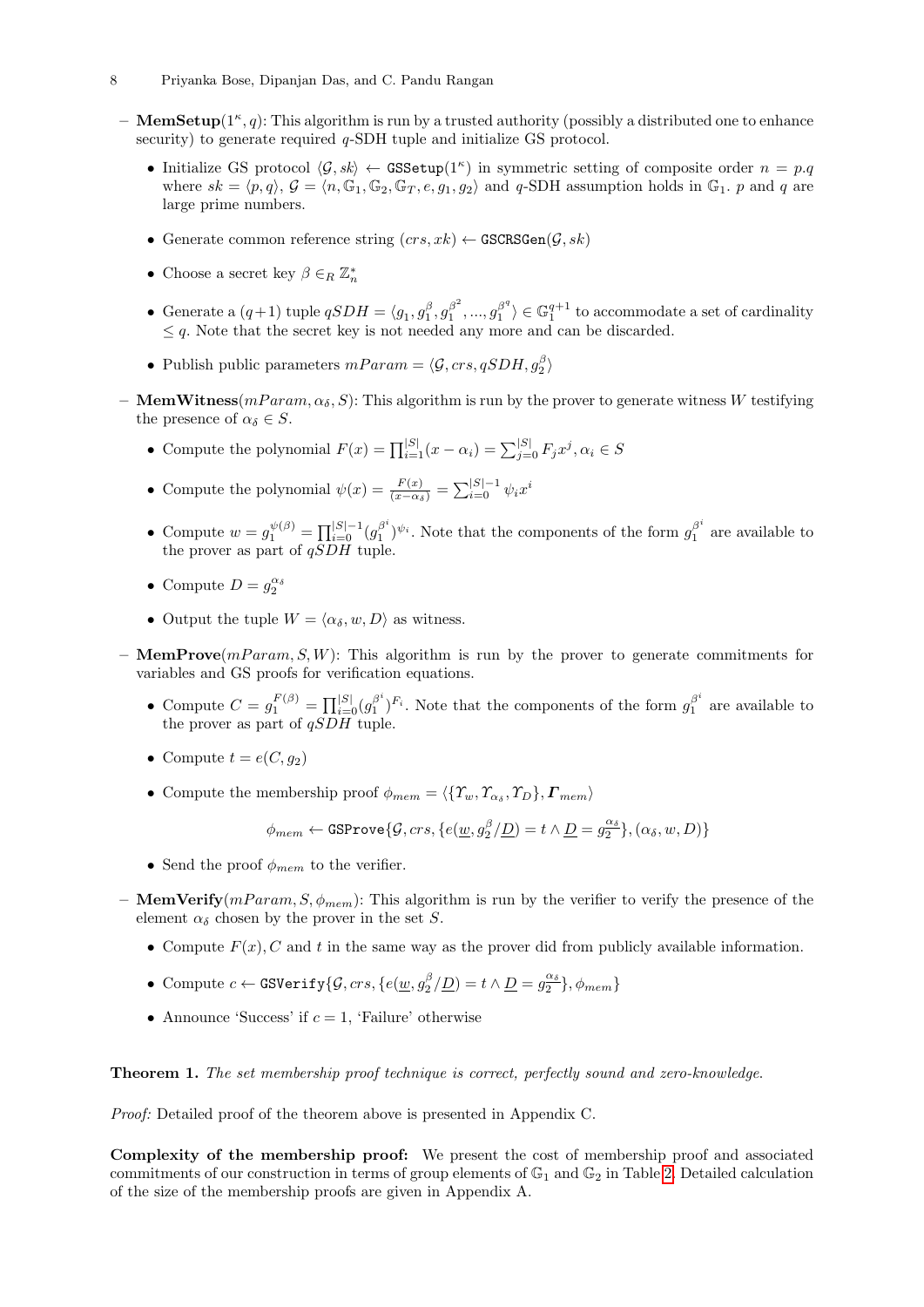<span id="page-8-1"></span>

| Components   Instantiations   DLIN <sub>G</sub>   DDH <sub>G<sub>1</sub></sub> + DLIN <sub>G<sub>2</sub></sub> |     |    |                |    | $SXDH_{\mathbb{G}_1,\mathbb{G}_2}$ |
|----------------------------------------------------------------------------------------------------------------|-----|----|----------------|----|------------------------------------|
|                                                                                                                | G   | G1 | $\mathbb{G}_2$ | G1 | $\mathbb{G}_2$                     |
| GS Commitments                                                                                                 |     |    | ω              |    |                                    |
| GS Proofs                                                                                                      | 18  |    |                |    |                                    |
| Membership Proofs                                                                                              | -27 |    |                |    |                                    |

Table 2. Cost of our membership proofs

# <span id="page-8-0"></span>4 Generic Construction of Ring Signature

We now present a construction of constant size ring signature scheme based on our membership proof outlined in section 3. Signature scheme is a four algorithm protocol Sig := (SSetup, SKeyGen, SSign, SVerify). Let, G be a bilinear group, M be the message space,  $\langle SK_i = \{sk_{i1}, sk_{i2}, ..., sk_{iM}\}, PK_i =$  $\{pk_{i1}, pk_{i2}, ..., pk_{iN}\}\$  be the secret and public keys of the signer i with respect to the signature scheme Sig.  $\Delta = \langle \Delta_1, \Delta_2, ..., \Delta_n \rangle$  be the signature on message  $m \in \mathcal{M}$  and R be the ring. The signature scheme must be a 'compatible' one satisfying the following characteristics:

- Our construction requires  $\mathcal{G} = \langle n, \mathbb{G}_1, \mathbb{G}_2, \mathbb{G}_T, e, q_1, q_2 \rangle$  to be a bilinear group of composite order in asymmetric setting [\[24\]](#page-12-15) to be able to instantiate GS commitment scheme under SXDH assumption. Apparently for composite order groups, SGH instantiation of GS scheme in symmetric setting could have been the most obvious choice. But, the reason such a construction wouldn't work in our case is GS commitments are not fully extractable in this setting as we require in the unforgeability game. Moreover, proofs are  $L_{co}$  sound rather than being perfectly sound in this case.
- $-$  q-SDH assumption must be hard in  $\mathbb{G}_1$  for our constant size set membership proof to be plugged-in.
- − Secret key  $SK_i \in \mathbb{Z}_n^M$  and public key  $PK_i \in \mathbb{G}_k^N$ ,  $k \in [1,2]$
- Verification equations of the scheme must be MSME or PPE committable in GS framework.
- We commit signature components in GS framework. Signature component  $\Delta_i$  that depends on  $SK_i$ must be a group element of  $\mathbb{G}_1$  or  $\mathbb{G}_2$  committable in GS framework. Unless committed, an adversary may trivially break the signature anonymity by test verifying  $\Delta_i$  with  $\forall PK_i \in \mathcal{R}$ . Extractability is important to demonstrate the impossibility of forgery by the challenger in the unforgeability game.

Our ring signature construction is as follows:

- $-$  **RSetup**( $1^{\kappa}, q$ ): This algorithm is run by a trusted authority (possibly a distributed one to enhance security). GS proof system is instantiated and a suitable hash function is chosen to associate message to ring information.
	- $mParam \leftarrow \text{MemSetup}(1^{\kappa}, q)$ . Parse  $mParam$  as public parameters  $\langle \mathcal{G}, crs, qSDH, g_2^{\beta} \rangle$  of the constant size membership proof technique as outlined in section [3.](#page-6-0) Parse  $\mathcal G$  as a description of a bilinear group  $\langle n, \mathbb{G}_1, \mathbb{G}_2, \mathbb{G}_T, e, q_1, q_2 \rangle$  of composite order  $n = p.q$  where q-SDH assumption holds in  $\mathbb{G}_1$ . p and q are large prime numbers.
	- Choose a collision-resistant hash function  $\mathcal{H}: \{0,1\}^* \to \mathcal{M}$  used to map the concatenation of some pre-agreed representation of message m and  $\mathcal R$  to  $\mathcal M$
	- $sParam \leftarrow \texttt{SSetup}(1^\kappa)$
	- Publish public parameters  $rParam = \langle sParam, mParam, \mathcal{H} \rangle$
- $\mathbf{RKeyGen}(rParam)$ : Key generation protocol is assumed to have run by each of the prospective ring members to generate their own secret-public key pairs.
	- Generate key-pair  $(SK_i, PK_i) \leftarrow \text{SKeyGen}(sParam, \mathcal{G})$  for all prospective ring member  $i \in \mathcal{R}$
	- Extend the public key of the signature scheme by computing public integers  $q_{ij} = sk_{ij}^2$  (mod  $n) \in \mathbb{Z}_n, \forall s k_{ij} \in SK_i$  for all prospective ring member  $i \in \mathcal{R}$ . Going ahead, these components will help us in showing the correlation between the public key  $PK_i$  and ring  $R$ . Augment the public key  $PK_i$  by including  $q_i = \{q_{ij}\}, \ j \in [1, M]$ .  $PK'_i = \langle PK_i, q_{i1}, q_{i2}, ..., q_{iM} \rangle$  acts as the extended public key for signer i of our signature algorithm.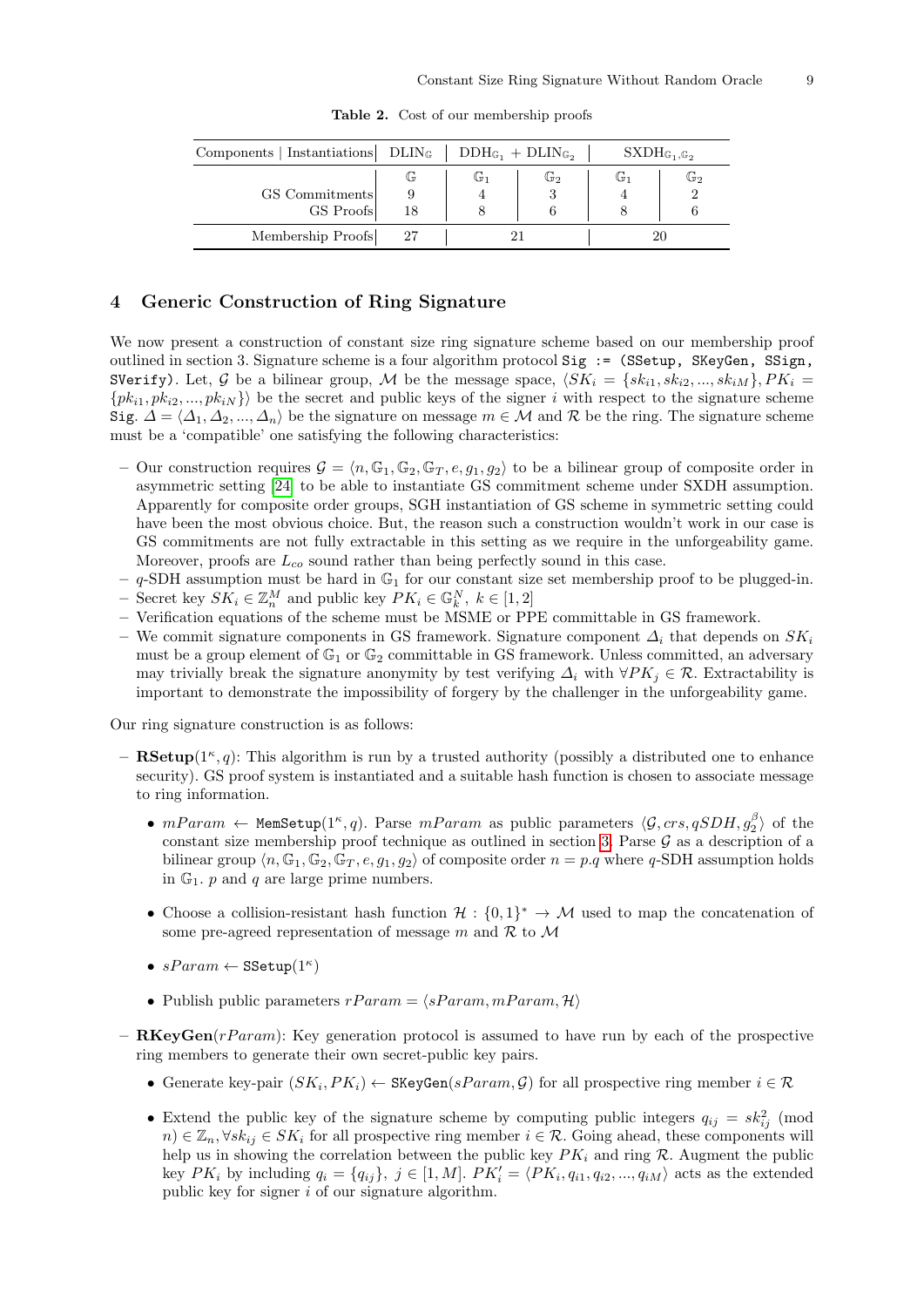- 10 Priyanka Bose, Dipanjan Das, and C. Pandu Rangan
	- Publish extended public keys  $\{PK_i'\}$  to the world.
- $\mathbf{RSign}(m, SK_s, rParam)$ : This algorithm is run by the real signer s having key-pair  $(SK_s, PK_s)$ . A ring is an M-tuple  $\mathcal{R} = \langle \mathcal{R}_1, \mathcal{R}_2, ..., \mathcal{R}_M \rangle$ . R is formed by s choosing a set of k potential signers, which includes himself. There are as many ring components as q-components present in extended public key. We denote j-th ring component as  $\mathcal{R}_j = \{q_{1j}, q_{2j}, ..., q_{sj}, ..., q_{kj}\}\$ . Message m and ring information  $\mathcal{R}_j$ are made available for public verification.
	- Associate the message to the ring by computing  $m' \leftarrow \mathcal{H}(m||\mathcal{R}), m \in \{0,1\}^*$
	- Signer s runs  $\Delta \leftarrow \texttt{SSign}(m', SK_s, sParam)$
	- Generate GS proofs for the signature:

$$
\phi_{sig} \leftarrow \texttt{GSProve}(\mathcal{G}, crs, \{\texttt{SVerify}(PK_s, m', \underline{\Delta}) = 1\}, (PK_s, \Delta'))
$$

• Compute witnesses:

 $W_j =$  MemWitness $(mParam, q_{sj}, R_j), \forall j \in [1, M]$ 

Define  $W = \{W_i\}, \forall j \in [1, M]$ 

• Generate the membership proof:

$$
\phi_{mem_j} \leftarrow \texttt{MemProve}(mParam, \mathcal{R}_j, W_j), \forall j \in [1, M]
$$

Define  $\phi_{mem} = {\phi_{mem}}$ ,  $\forall j \in [1, M]$ .

• Generate proofs of correlation between  $q_{sj}$  and  $sk_{sj}$ :

$$
\phi_{q_j} \leftarrow \texttt{GSProve}(\mathcal{G},crs,\{q_{sj}=sk_{sj}^2\},(q_{sj},sk_{sj})),\forall j \in [1,M]
$$

Define  $\phi_q = \{\phi_{q_j}\}, \forall j \in [1, M]$ 

• Generate proofs of correlation between  $SK'_{si} \subseteq SK_s$  and  $PK_s$  where  $pk_{si} = f_{pk_i}(SK'_{si}), \bigcup$ i  $SK'_{si} =$  $SK_s$ :

$$
\phi_{pk_i} \leftarrow \texttt{GSProve}(\mathcal{G},crs,\{\underline{pk_{si}}=f_{pk_i}(SK'_{si})\},(pk_{si},SK'_{si})), \forall pk_{si} \in PK_s
$$

Define  $\phi_{pk} = \{\phi_{pk_i}\}, \forall pk_{si} \in PK_s$ . Note that computing  $f_{pk_i}^{-1}$  is always hard.

- Publish message m, ring signature  $\Sigma \leftarrow (\phi_{sig}, \phi_{mem}, \phi_q, \phi_{pk}, \Delta \backslash \Delta')$  and ring information  $\mathcal{R}$
- **RVerify** $(m, \mathcal{R}, \Sigma, rParam)$ : The verifier runs this algorithm to verify the validity of the ring signature on the message with respect to the ring information published.
	- Let  $VE = \{VE_i\}$  be the set of verification equations of the signature scheme Sig. Verify the consistency of the signature,

$$
c_{sig} \leftarrow \texttt{GSVerify}(\mathcal{G},crs,\{VE\},\phi_{sig})
$$

• Verify the membership of each q-component of signer's extended public key in the ring,

 $c_{mem_i} \leftarrow \texttt{MemVerify}(mParam, \mathcal{R}, \phi_{mem_i}), \forall \phi_{mem_i} \in \phi_{mem}$ 

• Verify proofs of correlation between  $q_{sj}$  and  $sk_{sj}$ :

$$
c_{q_j} \leftarrow \texttt{GSVerify}(\mathcal{G},crs,\{\underline{q_{sj}}=\underline{sk_{sj}}^2\},\phi_{q_j}), \forall j \in M
$$

• Verify proofs of correlation between  $SK'_{si} \subseteq SK_s$  and  $PK_s$  where  $pk_{si} = f_{pk}(SK'_{si}), \bigcup$ i  $SK'_{si} =$  $SK_s$ :

 $c_{pk_i} \leftarrow \texttt{GSVerify}(\mathcal{G},crs,\{\underline{pk_{si}}=f_{pk}(SK'_s)\},\phi_{pk_i}), \forall pk_{si} \in PK_s$ 

• Announce 'Success' if  $(c_{sig} \wedge (\wedge_{i} c_{mem_i}) \wedge (\wedge_{i} c_{qi}) \wedge (\wedge_{i} c_{pk_i})) = 1$ , 'Failure' otherwise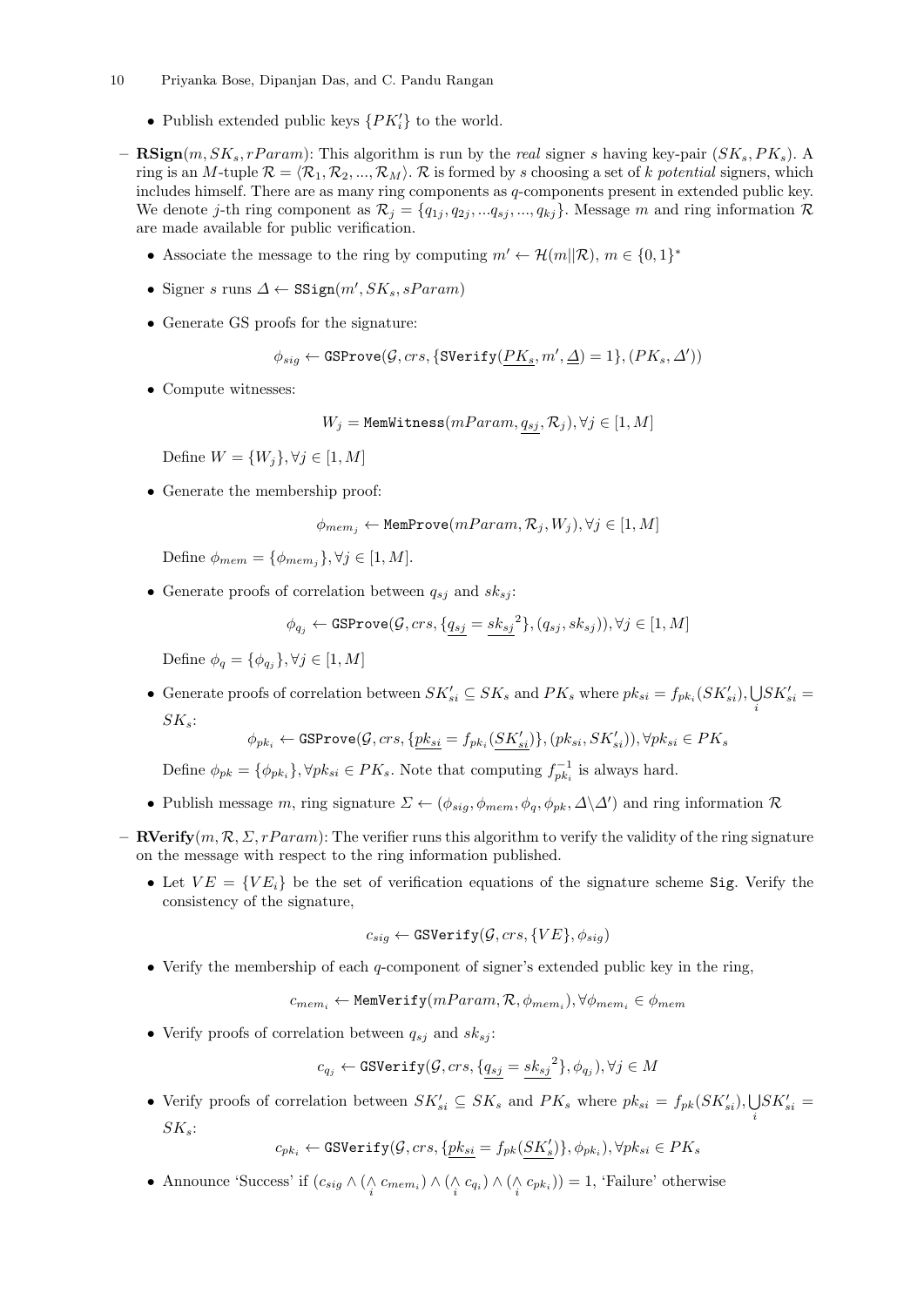The idea of the proof system above is to show correlation among commitments shared across equations. If a witness is involved in more than one equation, prover must use the same set of randomness to commit to that particular witness throughout. On the other hand, verifier re-uses the same commitment during verification which makes the proofs correlated. Intuitively, public key  $PK_s \xrightarrow{\phi_{pk}} SK_s \xrightarrow{\phi_q} q_s \xrightarrow{\phi_{mem}}$ ring R

**Theorem 2.** The generic construction of ring signature scheme outlined above is a secure one satisfying correctness, anonymity and unforgeability.

Proof: Detailed proof of the theorem above is presented in Appendix D.

### <span id="page-10-0"></span>5 Instantiation Based on Full Boneh-Boyen Signature (FBB) Scheme

To quantify the reduction in size our construction offers, we will now pick up FBB scheme for a concrete instantiation. [\[3\]](#page-12-12) proves the security of the signature scheme for prime order groups. Their proof translates directly to composite order model as shown by [\[8\]](#page-12-10). Our construction is in asymmetric setting over composite order group [\[24\]](#page-12-15) where both  $q$ -SDH [\[9\]](#page-12-16) and SXDH assumptions hold.

- $-$  **RSetup**( $1^{\kappa}, q$ ): This algorithm is run by a trusted authority (possibly a distributed one to enhance security).
	- $mParam \leftarrow \text{MemSetup}(1^{\kappa}, q)$ . Parse  $mParam$  as public parameters  $\langle \mathcal{G}, crs, qSDH, g_2^{\beta} \rangle$  of the constant size membership proof technique as outlined in section [3.](#page-6-0) Parse  $\mathcal G$  as a description of a bilinear group  $\langle n, \mathbb{G}_1, \mathbb{G}_2, \mathbb{G}_T, e, q_1, q_2 \rangle$  of composite order  $n = p.q$  where q-SDH assumption holds in  $\mathbb{G}_1$ . p and q are large prime numbers.
	- Choose a collision-resistant hash function  $\mathcal{H}: \{0,1\}^* \to \mathbb{Z}_n$
	- Publish public parameters  $rParam \leftarrow \langle mParam, \mathcal{H} \rangle$
- $\mathbf{R}$ KeyGen(rParam): Key generation protocol is assumed to have run by each of the prospective ring member  $i \in \mathcal{R}$  to generate their own secret-public key pairs.
	- Uniformly choose secret key  $SK_i = \langle a_i, b_i \rangle \in \mathbb{Z}_n^2$
	- Generate FBB public key  $PK_i = \langle A_i, B_i \rangle = \langle g_2^{a_i}, g_2^{b_i} \rangle$ . Compute  $q_{ia} = a_i^2 \pmod{n}$  and  $q_{ib} = a_i^2 \pmod{n}$  $b_i^2$  (mod *n*). Extended public key  $PK_i' = \langle PK_i, q_{ia}, q_{ib} \rangle$
	- Publish extended public keys  $\{PK_i'\}$  to the outer world.
- $\text{RSign}(m, SK_s, rParam)$ : This algorithm is run by the real signer s having key-pair  $(SK_s = \langle a_s, b_s \rangle, PK_s =$  $\langle A_s, B_s \rangle$ . Choose k potential signers to construct a ring  $\mathcal{R} = \{ \mathcal{R}_a, \mathcal{R}_b \}$ . Message m and ring information R are made available for public verification. Rename  $a = a_s, b = b_s, A = A_s, B = B_s$ 
	- Compute  $m' \leftarrow \mathcal{H}(m||\mathcal{R}), m \in \{0,1\}^*$
	- Uniformly choose  $r \leftarrow \mathbb{Z}_n \setminus \{\frac{-a+m'}{b}\}$
	- Generate the signature  $\Delta \leftarrow g_1^{\frac{1}{a+r\cdot b+m'}}$
	- Generate GS proofs for the signature:

$$
\phi_{sig} \leftarrow \texttt{GSProve}(\mathcal{G},crs,\{\underline{B}^r = \underline{B}' \wedge e(\underline{\Delta},\underline{A}) e(\underline{\Delta},\underline{B}')e(\underline{\Delta},g_2^{m'}) = e(g_1,g_2)\}, (\Delta,A,B,B'))
$$

• Compute witnesses  $W = \langle W_a, W_b \rangle$ :

 $W_a \leftarrow$  MemWitness $(mParam, q_{sa}, \mathcal{R}_a)$  $W_b \leftarrow$  MemWitness $(mParam, q_{sb}, \mathcal{R}_b)$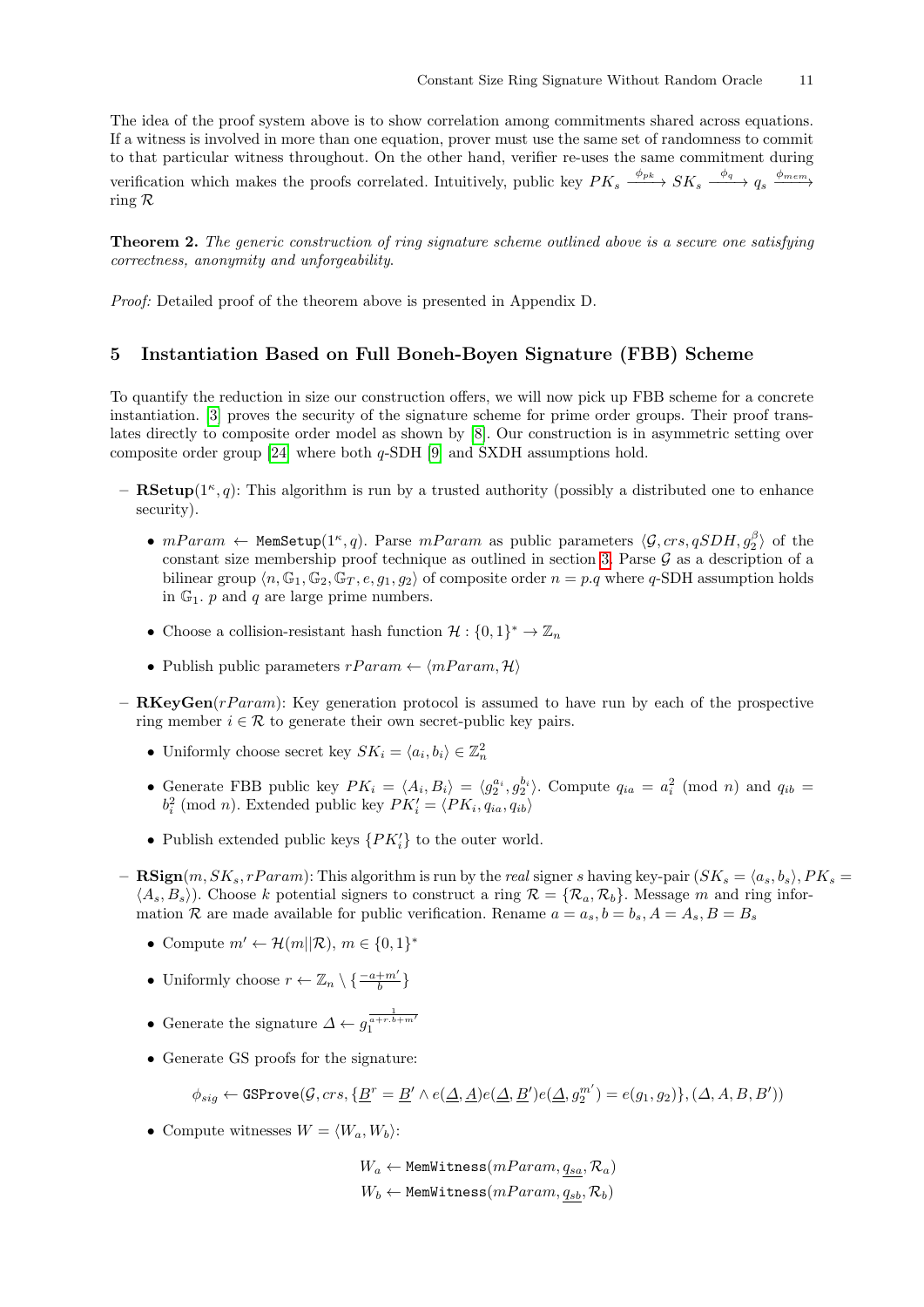#### 12 Priyanka Bose, Dipanjan Das, and C. Pandu Rangan

• Generate the membership proof  $\phi_{mem} = \langle \phi_{mem_a}, \phi_{mem_b} \rangle$ :

$$
\phi_{mem_a} \leftarrow \texttt{MemProve}(mParam, \mathcal{R}_a, W_a)
$$

$$
\phi_{mem_b} \leftarrow \texttt{MemProve}(mParam, \mathcal{R}_b, W_b)
$$

• Generate proofs of correlation  $\phi_q = \langle \phi_{q_a}, \phi_{q_b} \rangle$  between  $q_s = \langle q_{sa}, q_{sb} \rangle$  and  $SK_s = \langle a, b \rangle$ :

$$
\phi_{q_a} \leftarrow \texttt{GSProve}(\mathcal{G}, crs, \{q_{sa} = \underline{a}^2\}, (q_{sa}, a))
$$

$$
\phi_{q_b} \leftarrow \texttt{GSProve}(\mathcal{G}, crs, \{q_{sb} = \underline{b}^2\}, (q_{sb}, b))
$$

• Generate proofs of correlation  $\phi_{pk} = \langle \phi_{pk_A}, \phi_{pk_B} \rangle$  between  $SK_s$  and  $PK_s$ :

$$
\phi_{pkA} \leftarrow \texttt{GSProve}(\mathcal{G},crs,\{\underline{A} = g_2^{\underline{a}}\},(A,a))
$$

$$
\phi_{pkB} \leftarrow \texttt{GSProve}(\mathcal{G},crs,\{\underline{B} = g_2^{\underline{b}}\},(B,b))
$$

- Publish message m, ring signature  $\Sigma \leftarrow (\phi_{sig}, \phi_{mem}, \phi_q, \phi_{pk}, \Delta \backslash \Delta', r)$  and ring information  $\mathcal{R}$
- **RVerify** $(m, \Sigma, \mathcal{R})$ : The verifier runs this algorithm to verify the validity of the ring signature on the message with respect to the ring information published.
	- Verify the consistency of the signature

$$
c_{sig} \leftarrow \texttt{GSVerify}(\mathcal{G},crs,\{\underline{B}^r = \underline{B}' \wedge e(\underline{\Delta},\underline{A})e(\underline{\Delta},\underline{B}')e(\underline{\Delta},g_2^{m'}) = e(g_1,g_2)\},\phi_{sig})
$$

• Verify the membership of each q-component of signer's extended public key in the ring,

$$
c_{mem_a} \leftarrow \text{MemVerify}(mParam, \mathcal{R}_a, \phi_{mem_a})
$$

$$
c_{mem_b} \leftarrow \text{MemVerify}(mParam, \mathcal{R}_b, \phi_{mem_b})
$$

• Verify proofs of correlation between  $q_s$  and  $SK_s$ :

$$
c_{q_a} \leftarrow \texttt{GSVerify}(\mathcal{G}, crs, \{q_{sa} = \underline{a}^2\}, \phi_{q_a})
$$
  

$$
c_{q_b} \leftarrow \texttt{GSVerify}(\mathcal{G}, crs, \{q_{sb} = \underline{b}^2\}, \phi_{q_b})
$$

• Verify proofs of correlation between  $SK_s$  and  $PK_s$ :

$$
c_{pk_A} \leftarrow \texttt{GSVerify}(\mathcal{G},crs,\{\underline{A} = g_2^a\},\phi_{pk_A})
$$
  

$$
c_{pk_B} \leftarrow \texttt{GSVerify}(\mathcal{G},crs,\{\underline{B} = g_2^b\},\phi_{pk_B})
$$

• Announce 'Success' if  $(c_{sig} \wedge (c_{mem_a} \wedge c_{mem_b}) \wedge (c_{q_a} \wedge c_{q_b}) \wedge (c_{pk_A} \wedge c_{pk_B})) = 1$ , 'Failure' otherwise

Theorem 3. The construction of ring signature scheme outlined above is a secure conditioned if SXDH assumption holds, q-SDH assumption hold in  $\mathbb{G}_1$  and the hash function H is collision-resistant.

Proof: The proof for the theorem above follows directly from Theorem 2 and the security proof for FBB scheme [\[3\]](#page-12-12).

Complexity of the signature instantiation: Under SXDH instantiation of GS proof system, size of our ring signature construction based on FBB signature scheme is  $\mathbb{G}_1^{50} + \mathbb{G}_2^{42} + \mathbb{Z}_p^3$  elements. Detailed calculation of the size of the signature elements is given in Appendix B.

### <span id="page-11-0"></span>6 Conclusion and Open Problems

Our main contribution is a construction of an  $O(1)$  size ring signature scheme based on FBB signatures without using random oracle. We introduce a general purpose constant size membership proof technique which 'plugs-in' to a compatible signature scheme to yield a ring signature of constant size.

It would be interesting to explore the possibility of applying the generic construction to signature schemes other than FBB to achieve the same objective. Extending the ring signature protocol to obtain a constant-sized blind ring signature is also a problem which we leave open for further research.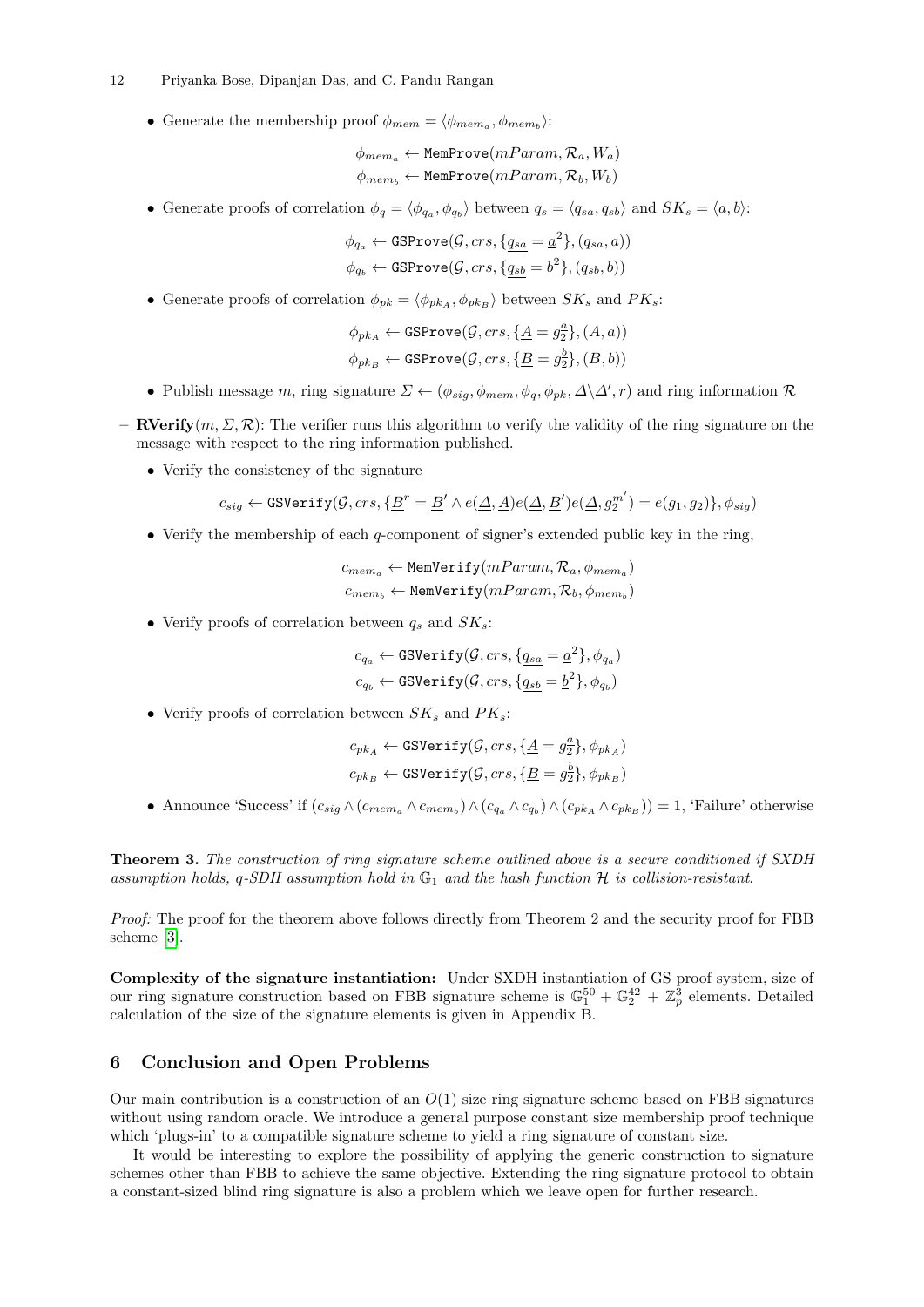# References

- <span id="page-12-4"></span>[1] Abe, M., Ohkubo, M., and Suzuki, K. "1-out-of-n Signatures from a Variety of Keys". In: Advances in Cryptology - ASIACRYPT'02, Springer LNCS 2501. 2002, pp. 415–432.
- <span id="page-12-1"></span>[2] Bender, A., Katz, J., and Morselli, R. "Ring signatures: Stronger definitions, and constructions without random oracles". In: Halevi, S., Rabin, T. (eds.) TCC, Springer Heidelberg LNCS 3876. 2006, pp. 60–79.
- <span id="page-12-12"></span>[3] Boneh, D. and Boyen, X. "Short Signatures Without Random Oracles and the SDH Assumption in Bilinear Groups". In: Journal of Cryptology, 21(2). 2008, pp. 149–177.
- <span id="page-12-5"></span>[4] Boneh, D. et al. "Aggregate and verifiably encrypted signatures from bilinear maps". In: Advances in Cryptology EUROCRYPT'03, Springer LNCS 2656. 2003, pp. 416–432.
- <span id="page-12-25"></span>[5] Boneh, Dan, Shen, Emily, and Waters, Brent. "Strongly unforgeable signatures based on computational Diffie-Hellman". In: *Proceedings of PKC'06*. Springer Verlag, 2006, pp. 229–240.
- <span id="page-12-8"></span>[6] Boyen, X. "Mesh Signatures". In: Advances in Cryptology EUROCRYPT'07, Springer LNCS 4515. 2007, pp. 210–227.
- <span id="page-12-9"></span>[7] Brakerski, Z. and Kalai, Y.T. "A Framework for Efficient Signatures, Ring Signatures and Identity Based Encryption in the Standard Model". In: Cryptology ePrint Archive, Report 2010/086. URL: <http://eprint.iacr.org/2010/086.pdf>.
- <span id="page-12-10"></span>[8] Chandran, N., Groth, J., and Sahai, A. "Ring Signatures of Sub-linear Size Without Random Oracles". In: ICALP'07, Springer LNCS 4596. 2007, pp. 423–434.
- <span id="page-12-16"></span>[9] Chase, Melissa and Meiklejohn, Sarah. "Déjà Q: Using Dual Systems to Revisit q -Type Assumptions". In: Proceedings of Eurocrypt'06. Springer Verlag, 2014.
- <span id="page-12-0"></span>[10] Chaum, David. and Van Heyst, Eug'ene. "Group signatures". In: Proceedings of Advances in Cryp $tology - EUROCRYPT'91$ . Ed. by Davies, D.W., Springer LNCS 547. Berlin, 1991, pp. 257–265.
- <span id="page-12-7"></span>[11] Chow, Sherman S. M. et al. "Ring Signatures without Random Oracles". In: ASIACCS'06: Proceedings of the 2006 ACM Symposium on Information, Computer and Communications Security, ACM Press. New York, NY, USA, 2006, pp. 297–302.
- <span id="page-12-3"></span>[12] Dodis, Y. et al. "Anonymous identification in ad hoc groups". In: Proceedings of EUROCRYPT'04. Ed. by Cachin, C. and Camenisch, J.L., Springer LNCS 3027. 2004, pp. 609–626.
- <span id="page-12-14"></span>[13] Galbraith, Steven D., Paterson, Kenneth G., and Smart, Nigel P. "Pairings for cryptographers". In: Discrete Applied Mathematics, 156(16). 2008, pp. 3113–3121.
- <span id="page-12-11"></span>[14] Ghadafi, E. "Sub-linear Blind Ring Signatures without Random Oracles". In: Proceedings of IMACC '13, Springer LNCS 8308. 2013, pp. 304–323.
- <span id="page-12-24"></span>[15] Goldwasser, Shafi, Micali, Silvio, and Rivest, Ronald L. "A Digital Signature Scheme Secure Against Adaptive Chosen-Message Attacks". In: 1995.
- <span id="page-12-13"></span>[16] Groth, J. and Sahai, A. "Efficient Non-interactive Proof Systems for Bilinear Groups". In: Advances in Cryptology – EUROCRYPT'08, Springer LNCS 4965. 2008, pp. 415–432.
- <span id="page-12-18"></span>[17] Groth, J. and Sahai, A. "Efficient Non-interactive Proof Systems for Bilinear Groups (Full Version)". In: URL: <https://eprint.iacr.org/2007/155.pdf>.
- <span id="page-12-20"></span>[18] Groth, Jens. "Simulation-sound NIZK proofs for a practical language and constant size group signatures". In: Proceedings of ASIACRYPT'06, Springer LNCS 4248. 2006, pp. 444–459.
- <span id="page-12-19"></span>[19] Groth, Jens., Ostrovsky, Rafail., and Sahai, Amit. "Perfect non-interactive zero-knowledge for NP". In: Proceedings of EUROCRYPT'06, Springer LNCS 4004. 2006, pp. 339–358.
- <span id="page-12-6"></span>[20] Herranz, J. and Sez., G. "Forking Lemmas for Ring Signature Schemes". In: Progress in Cryptology INDOCRYPT'03, Springer LNCS 2904. 2003, pp. 266–279.
- <span id="page-12-23"></span>[21] Herzberg, A. et al. "Proactive Secret Sharing Or: How to Cope With Perpetual Leakage". In: Proceedings of CRYPTO'95, Springer LNCS 963. 1995, pp. 339–352.
- <span id="page-12-2"></span>[22] Jakobsson, M., Sako, K., and Impagliazzo, R. "Designated verifier proofs and their applications". In: Proceedings of EUROCRYPT'96. Ed. by Maurer, U.M., Springer LNCS 1070. 1996, pp. 143–154.
- <span id="page-12-21"></span>[23] Kate, A., Zaverucha, G. M., and Goldberg, I. "Constant-Size Commitments to Polynomials and Their Applications". In: *Proceedings of ASIACRYPT'10*, Springer LNCS 6477. 2010, pp. 177–194.
- <span id="page-12-15"></span>[24] Meiklejohn, Sarah and Shacham, Hovav. "New Trapdoor Projection Maps for Composite-Order Bilinear Groups". In: Cryptology ePrint Archive, Report 2013/657. URL: [https://eprint.iacr.](https://eprint.iacr.org/2013/657.pdf) [org/2013/657.pdf](https://eprint.iacr.org/2013/657.pdf).
- <span id="page-12-17"></span>[25] Menezes, Alfred J., Vanstone, Scott A., and Oorschot, Paul C. Van. "Handbook of Applied Cryptography". In: Boca Raton, FL, USA: CRC Press, Inc., 1996. isbn: 0849385237.
- <span id="page-12-22"></span>[26] Micali, S., Rabin, M., and Kilian, J. "Zero-knowledge sets". In: Proceedings of FOCS'03, IEEE. 2003, pp. 80–91.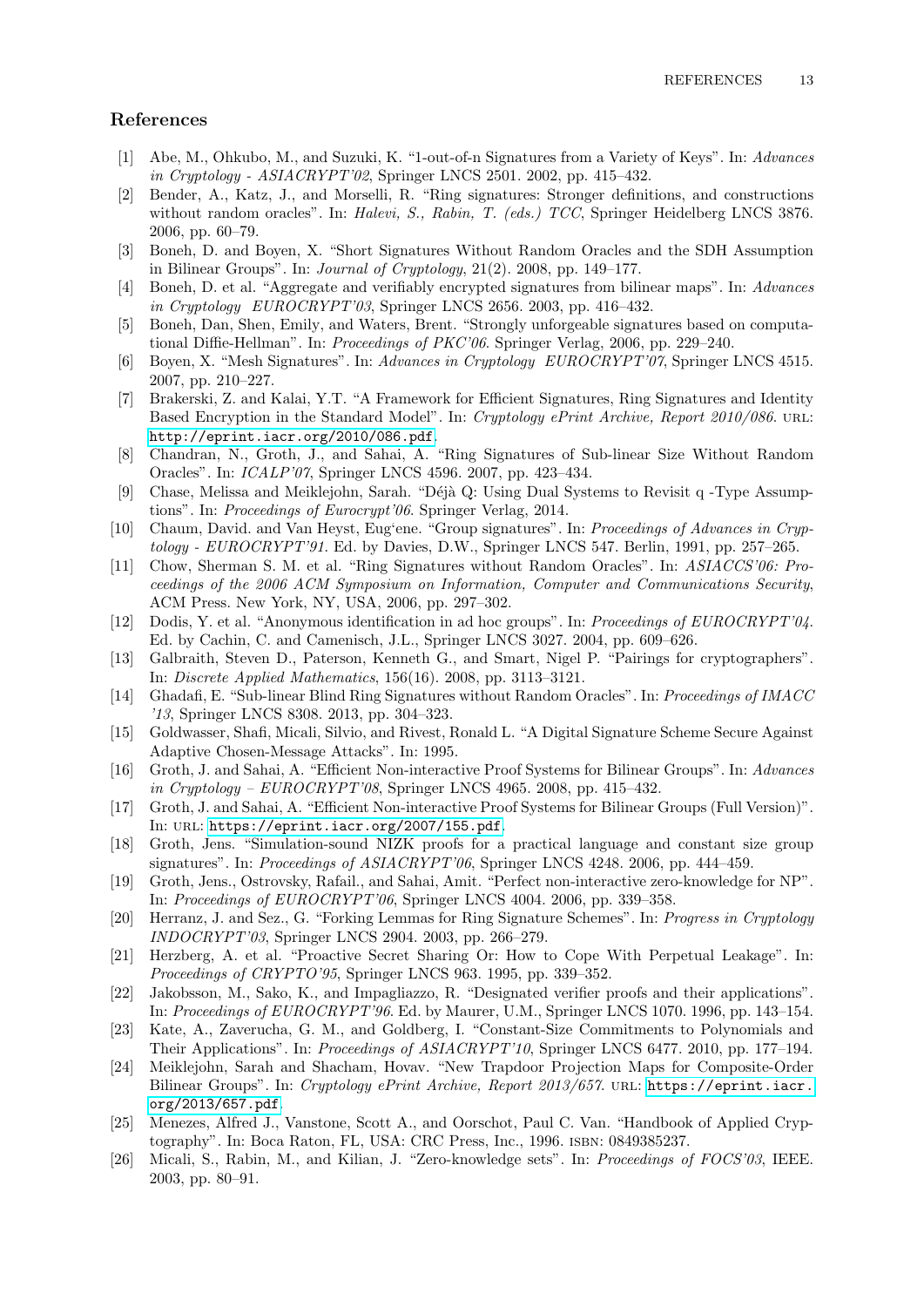- <span id="page-13-1"></span>[27] Naor, M. "Deniable ring authentication". In: Proceedings of CRYPTO'02. Ed. by Yung, M., Springer LNCS 2442. 2002, pp. 481–498.
- <span id="page-13-5"></span>[28] Naor, M. and Reingold, O. "On the construction of pseudo-random permuations: Luby-racko revisited". In: Proceedings of 29th Symposium on Theory of Computing (STOC). 1997, pp. 189–199.
- <span id="page-13-0"></span>[29] Rivest, R.L., Shamir, A., and Tauman, Y. "How to leak a secret: Theory and applications of ring signatures". In: ASIACRYPT'01, Springer LNCS 3895. 2001, pp. 164–186.
- <span id="page-13-6"></span>[30] Rudnicki, P. "Little Bezout theorem (Factor Theorem)". In: Formalized Mathematics'04, 12. 2004.
- <span id="page-13-3"></span>[31] Schage, S. and Schwenk, J. "A CDH-Based Ring Signature Scheme with Short Signatures and Public Keys". In: Financial Cryptography'10, Springer LNCS 6052. 2010, pp. 129–142.
- <span id="page-13-2"></span>[32] Shacham, H. and Waters, B. "Efficient ring signatures without random oracles". In: Proceedings of PKC'07, Springer LNCS 4450. 2007, pp. 166–180.
- <span id="page-13-4"></span>[33] Smart, Nigel P. and Vercauteren, Frederik. "On computable isomorphisms in efficient asymmetric pairing-based systems". In: Discrete Applied Mathematics, 155(4). 2007, pp. 538–547.

# 7 Appendix A: Cost of Membership Proof

We provide here the detailed break up of the cost of membership proof (in terms of number of group elements involved) below:

# Type - 1 ( $DLIN_G$ ):

| Item Type  | Item                            | $Cost_{\mathbb{G}}$ | $Cost_{\mathbb{Z}_n}$ |
|------------|---------------------------------|---------------------|-----------------------|
| Commitment | $\varUpsilon_w$                 | $\mathbb{G}^3$      | -                     |
| Commitment | $\varUpsilon_D$                 | $\mathbb{G}^3$      | -                     |
| Commitment | $\varUpsilon_{\alpha_{\delta}}$ | $\mathbb{G}^3$      |                       |
| PPE Proof  | $1$ mempp <sub>E</sub>          | $\mathbb{G}^9$      | -                     |
| MSME Proof | $1$ mem $_{MSME}$               | $\mathbb{G}^9$      | -                     |
| Total Cost | -                               | $\mathbb{G}^{27}$   | -                     |

Table 3. Cost split up under DLIN assumption[\[17,](#page-12-18) p. 28]

# $\mathrm{Type}$  -  $\mathrm{2} \; (\mathrm{DDH}_{G_1}\!+\mathrm{DLIN}_{G_2})$ :

Table 4. Cost split up under DDH and DLIN assumption[\[17,](#page-12-18) p. 23,28]

| Item Type  | Item                            | $\text{Cost}_{\mathbb{G}_1} + \text{Cost}_{\mathbb{G}_2}$ |                                      | $Cost_{\mathbb{Z}_n}$ |
|------------|---------------------------------|-----------------------------------------------------------|--------------------------------------|-----------------------|
| Commitment | $\varUpsilon_w$                 | $\mathbb{G}^2_1$                                          |                                      |                       |
| Commitment | $\varUpsilon_D$                 | $\overline{\phantom{a}}$                                  | $\mathbb{G}_2^3$                     |                       |
| Commitment | $\varUpsilon_{\alpha_{\delta}}$ | $\mathbb{G}^2_1$                                          |                                      |                       |
| PPE Proof  | $\Gamma_{mem_{PPE}}$            | $\mathbb{G}^4_1$                                          | $\mathbb{G}_2^3$                     |                       |
| MSME Proof | $mem_{MSME}$                    | $\mathbb{G}^4_1$                                          | $\mathbb{G}_2^3$                     |                       |
| Total Cost |                                 |                                                           | $\mathbb{G}_1^{12} + \mathbb{G}_2^9$ |                       |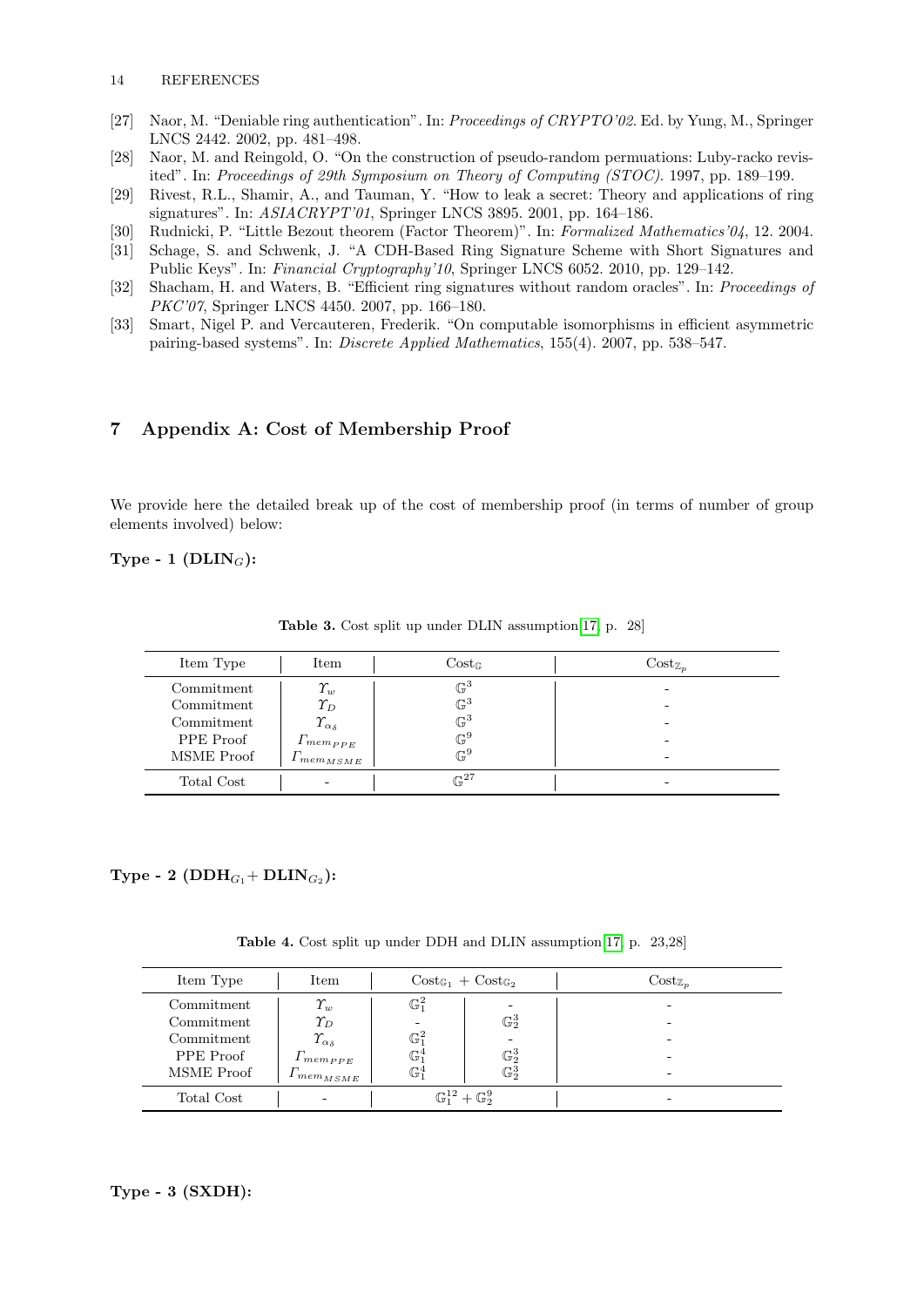| Item Type  | Item                            |                  | $Cost_{\mathbb{G}_1} + Cost_{\mathbb{G}_2}$ | $Cost_{\mathbb{Z}_p}$ |
|------------|---------------------------------|------------------|---------------------------------------------|-----------------------|
| Commitment | $\varUpsilon_w$                 | $\mathbb{G}^2_1$ |                                             | -                     |
| Commitment | $\varUpsilon_D$                 | ۰                | $\mathbb{G}_2^2$                            | -                     |
| Commitment | $\varUpsilon_{\alpha_{\delta}}$ | $\mathbb{G}^2_1$ |                                             |                       |
| PPE Proof  | $1$ mempp <sub>E</sub>          | $\mathbb{G}^4_1$ | $\mathbb{G}_2^4$                            |                       |
| MSME Proof | $mem_{MSME}$                    | $\mathbb{G}^4_1$ | $\mathbb{G}_2^2$                            | -                     |
| Total Cost | -                               |                  | $\mathbb{G}_1^{12} + \mathbb{G}_2^8$        | -                     |

Table 5. Cost split up under SXDH assumption[\[17,](#page-12-18) p. 23]

# 8 Appendix B: Cost of FBB Instantiation

We provide cost split up of FBB (Full Boneh - Boyen) instantiation of ring signature (in terms of number of group elements involved) below:

Type - 3 (SXDH):

| Item Type                   | Item                            | $Cost_{\mathbb{G}_1} + Cost_{\mathbb{G}_2}$                                             |                                                                                                                       | $Cost_{\mathbb{Z}_p}$             |  |
|-----------------------------|---------------------------------|-----------------------------------------------------------------------------------------|-----------------------------------------------------------------------------------------------------------------------|-----------------------------------|--|
| Commitment                  | $\varUpsilon_\varDelta$         | $\mathbb{G}^2_1$                                                                        |                                                                                                                       |                                   |  |
| Commitment                  | $\varUpsilon_A$                 |                                                                                         | $\mathbb{G}_2^2$                                                                                                      |                                   |  |
| Commitment                  | $\varUpsilon_B$                 |                                                                                         | $\begin{array}{l} \mathbb{G}_2^2 \\ \mathbb{G}_2^2 \\ \mathbb{G}_2^2 \\ \mathbb{G}_2^2 \\ \mathbb{G}_2^4 \end{array}$ |                                   |  |
| Commitment                  | $\varUpsilon_{B'}$              |                                                                                         |                                                                                                                       |                                   |  |
| Commitment                  | $\Upsilon_a$                    | $\mathbb{G}^2_1 \\ \mathbb{G}^2_1$                                                      |                                                                                                                       |                                   |  |
| Commitment                  | $\gamma_{\scriptscriptstyle h}$ |                                                                                         |                                                                                                                       |                                   |  |
| PPE Proof                   | $\Gamma_{sig_{PPE}}$            | $\mathbb{G}^4_1$                                                                        |                                                                                                                       |                                   |  |
| Linear $MSME(\mathbb{G}_2)$ | $\varGamma_{sig_{MSME}}$        |                                                                                         |                                                                                                                       | $\mathbb{Z}_p^2 \ \mathbb{Z}_p^1$ |  |
| Constant                    | $\boldsymbol{r}$                |                                                                                         |                                                                                                                       |                                   |  |
| Membership Proof            | $\phi_{mem_a}$                  | $\begin{array}{c} \mathbb{G}^{12}_1\\ \mathbb{G}^{12}_1\\ \mathbb{G}^2_1\\ \end{array}$ | $\mathbb{G}_2^8$                                                                                                      |                                   |  |
| Membership Proof            | $\phi_{mem_b}$                  |                                                                                         | $\begin{array}{l} \mathbb{G}_2^8 \\ \mathbb{G}_2^2 \\ \mathbb{G}_2^2 \end{array}$                                     |                                   |  |
| Correlation Proof           | $\Gamma_{q_a}$                  |                                                                                         |                                                                                                                       |                                   |  |
| Correlation Proof           | $\Gamma_{q_b}$                  | $\mathbb{G}^{\bar{2}}_1$                                                                |                                                                                                                       |                                   |  |
| <b>QE</b> Equality Proof*   |                                 | $\mathbb{G}^2_1$                                                                        | $\mathbb{G}_2^2$                                                                                                      |                                   |  |
| <b>QE</b> Equality Proof*   |                                 | $\mathbb{G}^2_1$                                                                        | $\mathbb{G}_2^2$                                                                                                      |                                   |  |
| Correlation Proof           | $\Gamma_{pkA}$                  | $\mathbb{G}^4_1$                                                                        | $\mathbb{G}_2^2$                                                                                                      |                                   |  |
| Correlation Proof           | $\Gamma_{pk_B}$                 | $\mathbb{G}^4_1$                                                                        | $\mathbb{G}_2^2$                                                                                                      |                                   |  |
| Total Cost                  |                                 | $\mathbb{G}_1^{50} + \mathbb{G}_2^{42}$<br>$\mathbb{Z}^3_p$                             |                                                                                                                       |                                   |  |

Table 6. Cost split up under SXDH assumption[\[17,](#page-12-18) p. 23,28]

<sup>\*</sup>We considered correlation QEs to be of the form  $x_1y_1 - x_2 = 0$  having  $\langle \{a, a\}, q_{sa} \rangle$  and  $\langle \{b, b\}, q_{sb} \rangle$  as witnesses. To deal with only one group of variables in  $\mathbb{Z}_n$ , we implicitly added equations of the form  $x_1 = y_1$ 

# 9 Appendix C: Security of Membership Proof

Theorem 1. The set membership proof technique is correct, perfectly sound and zero-knowledge.

Proof: Correctness, perfect soundness and zero-knowledgeness of the set membership proof technique follow from Lemma 1, 2 and 3 respectively.

Lemma 1. If GS proof system is perfectly complete, the set membership proof technique is correct.

*Proof:* The set membership proof technique is correct if an honest prover committing to an element  $\alpha_{\delta}$ can convince an honest verifier whenever the element belongs to the set and the prover holds a witness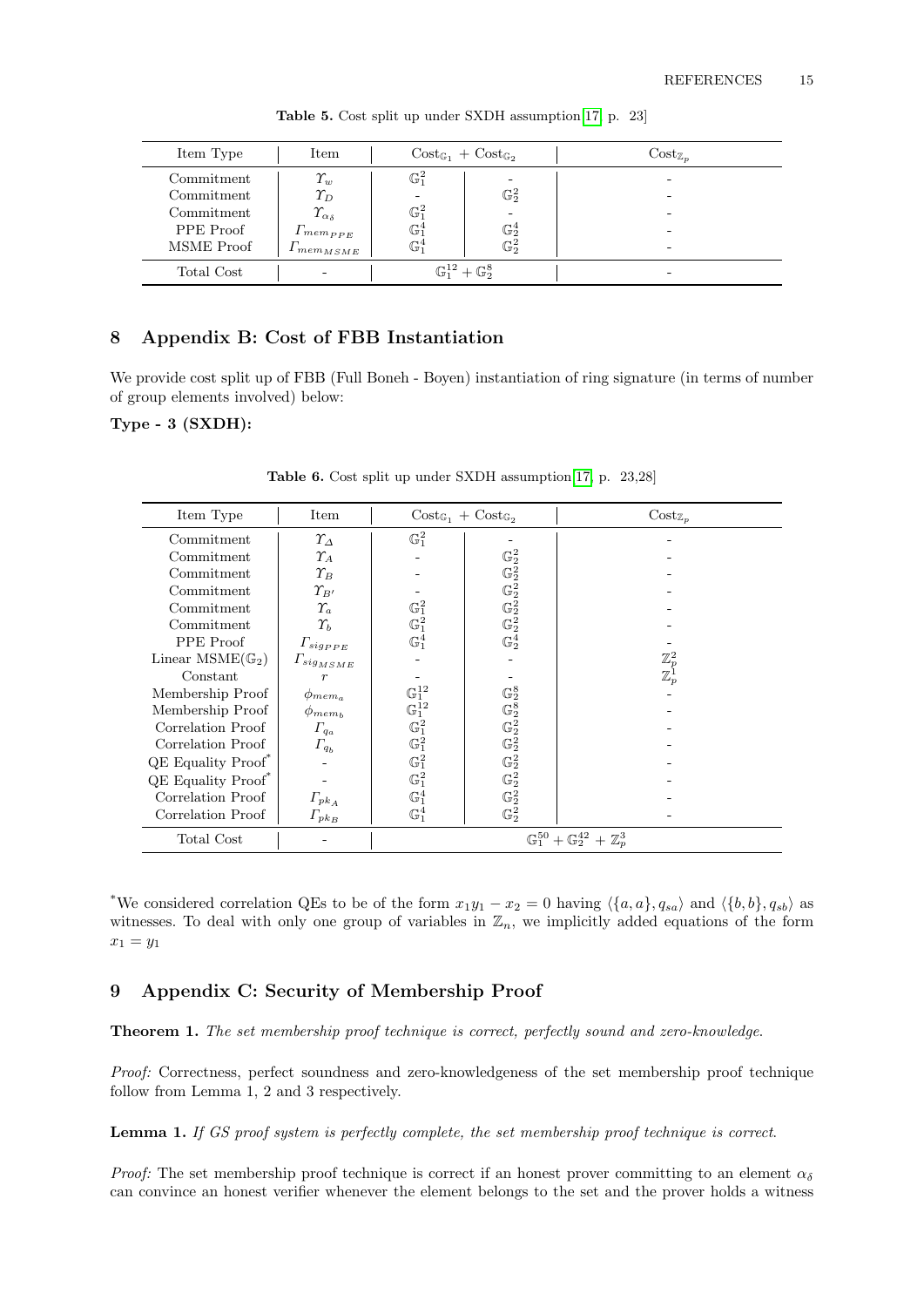tuple  $W = \langle \alpha_{\delta}, w, D \rangle$  testifying to the fact.

$$
Pr[ mParam \leftarrow \text{MemSetup}(1^{\kappa}, q) \land W \leftarrow \text{MemWitness}(mParam, \alpha_{\delta}, S) \land
$$
  

$$
\phi_{mem} \leftarrow \text{MemProve}(mParam, S, W) \land \text{MemWerify}(mParam, S, \phi_{mem}) = 1, \text{if } \alpha_{\delta} \in S] = 1
$$

Verifying correctness of the algorithm is trivial, because

$$
e(w, g_2^{\beta}/D) = e(g_1^{\psi(\beta)}, g_2^{\beta}/g_2^{\alpha_{\delta}})
$$
  
=  $e(g_1, g_2)^{\psi(\beta)(\beta - \alpha_{\delta})}$   
=  $e(g_1, g_2)^{F(\beta)}$   
=  $e(g_1^{F(\beta)}, g_2)$   
=  $e(C, g_2)$   
= t

Correctness of membership proof remains intact since GS protocol is complete.

**Lemma 2.** If GS proof system is perfectly sound and  $q$ -SDH assumption holds in  $\mathbb{G}_1$ , the set membership proof technique is perfectly sound.

Proof: Perfect soundness prohibits an adversary from proving a false statement. The technique is perfectly sound if for all adversarial PPT algorithm  $A = \{A_1, A_2\}$ , we have

$$
Pr[ mParam \leftarrow \text{MemSetup}(1^{\kappa}, q) \land W' \leftarrow \mathcal{A}_1(mParam, \alpha_{\delta}, S) \land \\ \phi'_{mem} \leftarrow \mathcal{A}_2(mParam, S, W') \land \text{MemVerify}((mParam, S, \phi'_{mem}) = 1, \text{if } \alpha_{\delta} \notin S] < \nu(\kappa)
$$

Suppose there exists an adversary  $A_1$  against the soundness of the scheme that produces a witness tuple  $\langle \alpha_{\delta}^*, w^*, D^* \rangle$  accepted by MemVerify though  $\alpha^* \notin S$ . We demonstrate, using  $\mathcal{A}_1$  how a challenger  $\mathcal B$  can be constructed to break q-SDH assumption.

It follows from polynomial remainder theorem (Little Bezout theorem [\[30,](#page-13-6) [21\]](#page-12-23)) that for any univariate polynomial  $P(x) \in \mathbb{Z}_n[x]$ ,  $(x - \alpha)$  is a divisor of  $(P(x) - P(\alpha))$ ,  $\forall \alpha \in \mathbb{Z}_n$ . Recall that,  $w^* =$  $g_1^{\psi^*(\beta)}, D^* = g_2^{\alpha^*}.$  Defining  $\psi'(\beta) = \frac{F(\beta) - F(\alpha^*)}{\beta - \alpha^*}, w' = g_1^{\psi'(\beta)}, D' = g_2^{\alpha^*},$  it can trivially be checked that  $e(w', g_2^{\beta}/D')e(g_1, g_2)^{F(\alpha^*)} = e(g_1^{F(\beta)}, g_2) = e(C, g_2) = t \; [\because \alpha^* \notin S \therefore F(\alpha^*) \neq 0].$  Adversary manages to satisfy verification equation, hence  $e(w^*, g_2^{\beta}/D^*) = t$ . Equating both the equations above,

$$
e(w', g_2^{\beta}/D')e(g_1, g_2)^{F(\alpha^*)} = e(w^*, g_2^{\beta}/D^*)
$$
  
\n
$$
e(g_1^{\psi'(\beta)}, g_2^{\beta-\alpha^*})e(g_1, g_2)^{F(\alpha^*)} = e(g_1^{\psi^*(\beta)}, g_2^{\beta-\alpha^*})
$$
  
\n
$$
\psi'(\beta)(\beta - \alpha^*) + F(\alpha^*) = \psi^*(\beta)(\beta - \alpha^*)
$$
  
\n
$$
(\psi^*(\beta) - \psi'(\beta))(\beta - \alpha^*) = F(\alpha^*)
$$
  
\n
$$
\frac{1}{\beta - \alpha^*} = \frac{\psi^*(\beta) - \psi'(\beta)}{F(\alpha^*)}
$$
  
\n
$$
g_1^{\frac{1}{\beta - \alpha^*}} = g_1^{\frac{\psi^*(\beta) - \psi'(\beta)}{F(\alpha^*)}}
$$
  
\n
$$
g_1^{\frac{1}{\beta - \alpha^*}} = \left(\frac{w^*}{w'}\right)^{\frac{1}{F(\alpha^*)}}
$$

Therefore the game between challenger  $\mathcal B$  and adversary  $\mathcal A_1$  proceeds as follows:

- $\beta$  presents a q-SDH instance to  $\mathcal{A}_1$
- $\mathcal{A}_1$  returns a witness tuple  $\langle \alpha^*_\delta, w^*, D^* \rangle$  accepted by MemVerify though  $\alpha^* \notin S$
- $-$  B honestly computes the tuple  $\langle \alpha^*, w', D' \rangle$
- $-$  After a small constant amount of calculation, *B* returns  $\langle -\alpha^*, g_1^{\frac{1}{\beta-\alpha^*}} \rangle$  as a solution to *q*-SDH instance

It's apparent that the success probability of  $\beta$  is same as that of  $\mathcal{A}_1$ . Also,  $\mathcal{A}_2$  has little probability of success since GS protocol is perfectly sound.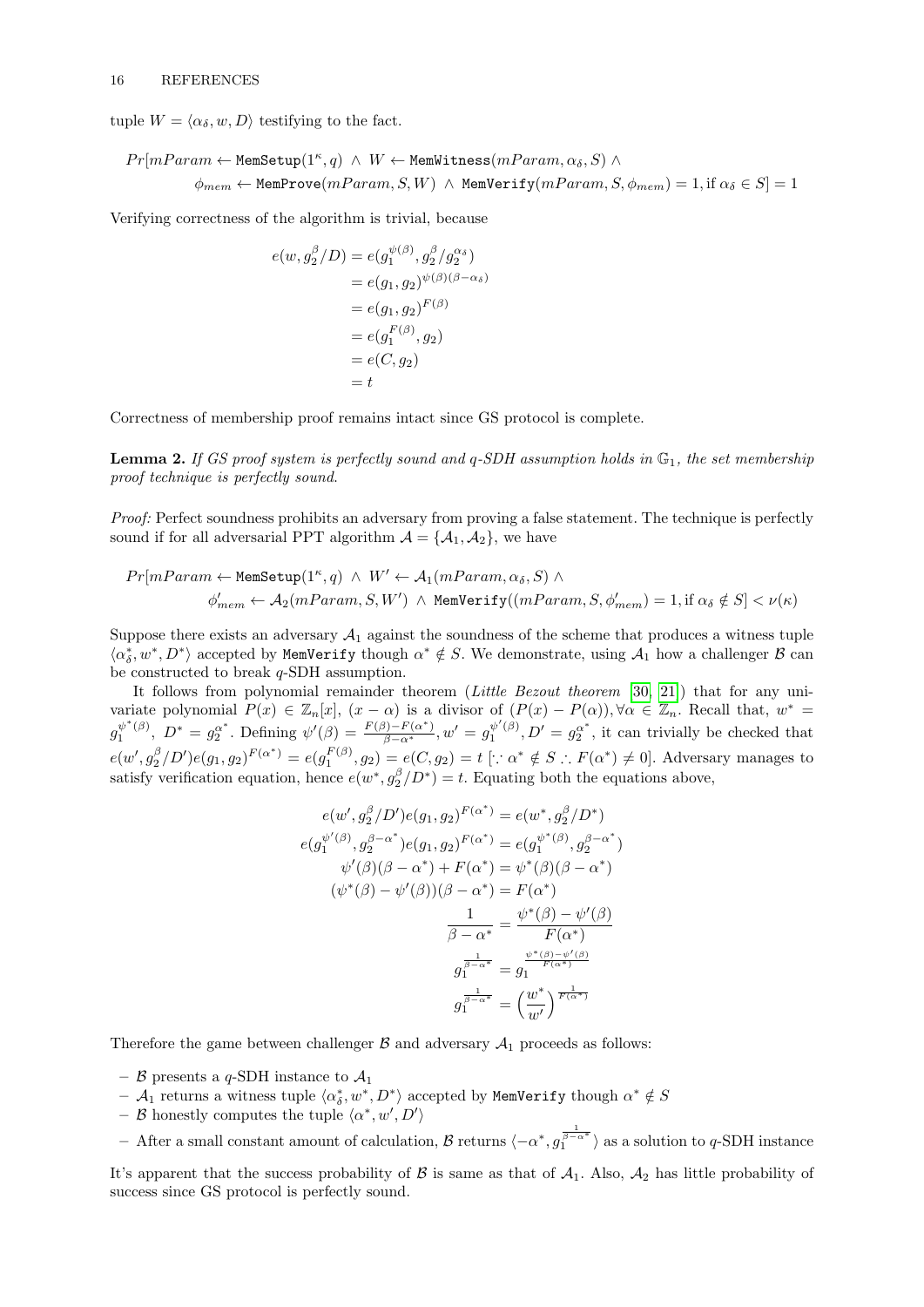Lemma 3. If GS proofs are zero-knowledge for the satisfiability of quadratic equations, the set membership proof technique is zero-knowledge.

Proof: Groth-Sahai (GS) proofs are inherently non-interactive witness-indistinguishable (NIWI). Verification equation is in the form of a Pairing Product Equation (PPE) in GS framework. Non-interactive zero-knowledge (NIZK) proofs for such equations are exactly same as NIWI proofs, but there is an ad-ditional cost involved in attaining composable ZK (cf. [5\)](#page-5-0) for PPE with  $e(C, g_2)$  for known C and  $g_2$ . In this case, the verification PPE is rewritten and an extra MSME is added to the set for the ZK simulator to be able to simulate zero knowledge. ZK simulator can simply simulate proofs by committing for trivial witnesses by setting all variables to zero as outlined in [\[17\]](#page-12-18).

### 10 Appendix D: Security of Generic Ring Signature

**Theorem 2.** The generic construction of ring signature scheme outlined in section  $\lambda$  is a secure one satisfying correctness, anonymity and unforgeability.

Proof: Correctness, anonymity and unforgeability of the ring signature scheme follow from Lemma 4, 5 and 6 respectively.

Lemma 4. If GS proof system is perfectly complete and underlying signature scheme Sig is correct, the ring signature scheme is correct.

Proof: Obvious.

**Lemma 5.** If GS proof system is hiding (i.e. witness-indistinguishable/zero-knowledge), then the ring signature scheme is anonymous under full key exposure.

Proof: Let A be any PPT adversary against the anonymity of the ring signature scheme in the full-key-exposure security game described in [\[2,](#page-12-1) p. 7]. We will show that the simulator  $\beta$  can break the hiding property of GS commitment scheme if A breaks the anonymity of the ring signature scheme under full key exposure.

We instantiate GS system in simulation setting for membership ( $\phi_{mem}$ ), signature ( $\phi_{sig}$ ) and correlation  $(\phi_q, \phi_{pk})$  proofs. All three instantiations of GS proof system, *viz.* Subgroup Decision, SXDH and DLIN, two types of commitment keys, i.e. hiding and binding keys are computationally indistinguishable. Hence, adversary A has negligible advantage in distinguishing between simulation and soundness settings. All the queries to signature oracle  $\text{OSign}(s, M, \mathcal{R})$  will return ring signatures with hiding commitments.

We are committing signer's public key  $PK_i$  and all those components of signature  $\Delta'$  which depend on signer's secret key  $SK_i$  while forming signature proof  $(\phi_{sig})$ . In all other proofs, we are using the same commitment for signer's extended public key  $PK'_{i}$ . Whatever be the public values ring signature scheme exposes, those are independent of signer's secret or public key, therefore not immediately traceable to signer's identity. Also an adversary  $A$  gets little advantage by querying the corrupt oracle Corrupt(i) to obtain random coins  $\omega_i$ ,  $\forall i \in [1, |\mathcal{R}|]$  and thereby learning the key-pairs  $\langle SK_i, PK_i \rangle$ ,  $\forall i \in [1, |\mathcal{R}|]$ , since the signature  $\Sigma$  hides signer's key-pair behind GS commitments. If the adversary can reveal the witnesses  $\langle SK_i, PK_i \rangle$  used in the proofs, it reduces to simulator B breaking the hiding property of GS commitments and therefore, compromising witness-indistinguishability/zero-knowledgeness of GS proof system [\[17\]](#page-12-18).

**Lemma 6.** If GS proof system is perfectly sound, the hash function  $H$  is collision-resistant, and the signature scheme Sig is existentially unforgeable against adaptive chosen-message attack, the ring signature scheme is unforgeable in the presence of insider corruption.

*Proof:* Let  $D$  be a PPT adversary against the unforgeability of the ring signature scheme in the presence of insider corruption (UF-IC) as described in  $[2, p. 8]$  $[2, p. 8]$ . We identify five types of possible forgeries:

- Type I: Forging signatures by producing proofs for false statements.
- Type II: Forging signatures by producing a message  $m^*$  and ring  $\mathcal{R}^*$  such that,  $\mathcal{H}(m^*||\mathcal{R}^*)$  =  $\mathcal{H}(m_i||\mathcal{R}_i)$  for some previous query  $(m_i, \mathcal{R}_i) \neq (m^*, \mathcal{R}^*)$ ,  $\forall i \in [1, q]$ , assuming  $\mathcal{A}_2$  has made q queries to sign oracle.